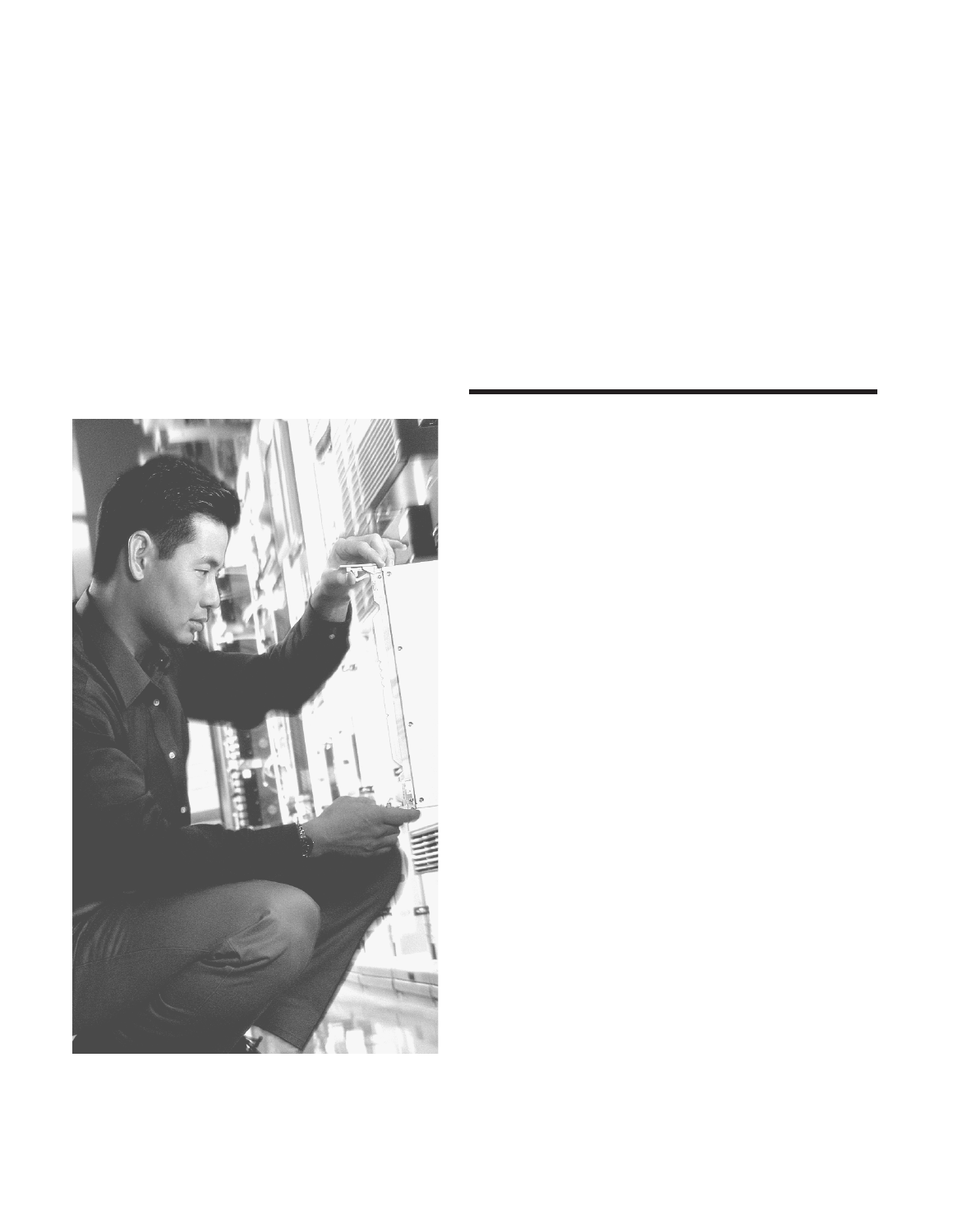# $AP$  P E N D I X

# **ICND Exam Updates: Version 1.0**

Over time, reader feedback allows Cisco Press to gauge which topics give our readers the most problems when taking the exams. To assist readers with those topics, the author creates new materials clarifying and expanding upon those troublesome exam topics. As mentioned in the introduction to the *CCNA ICND Exam Certification Guide*, the additional content about the exam is contained in a PDF document on this book's companion website located at http://www.ciscopress.com/ title/158720083X.

This appendix presents all the latest update information available at the time of this book's printing. To make sure you have the latest version of this document, be sure to visit the companion website to learn whether any more recent versions have been posted since this printing went to press.

This appendix attempts to fill the void that occurs with any print book. In particular, this appendix

- Mentions technical items that might not have been mentioned elsewhere in the book.
- Emphasizes points that might have been mentioned briefly inside the book.
- Reviews several related topics that might have been under separate headings in the original chapters.
- Provides a way to get up-to-the-minute current information about content for the exam.

# **Always Get the Latest at the Companion Website**

You are reading the version of this appendix that was available when your book was printed. However, given that the main purpose of this appendix is to be a living, changing document, it is very important that you look for the latest version on-line at the book's companion website. To do so do the following:

- **1.** Browse to http://www.ciscopress.com/title/158720083X.
- **2.** Select the **Downloads** option under the **More Information** box.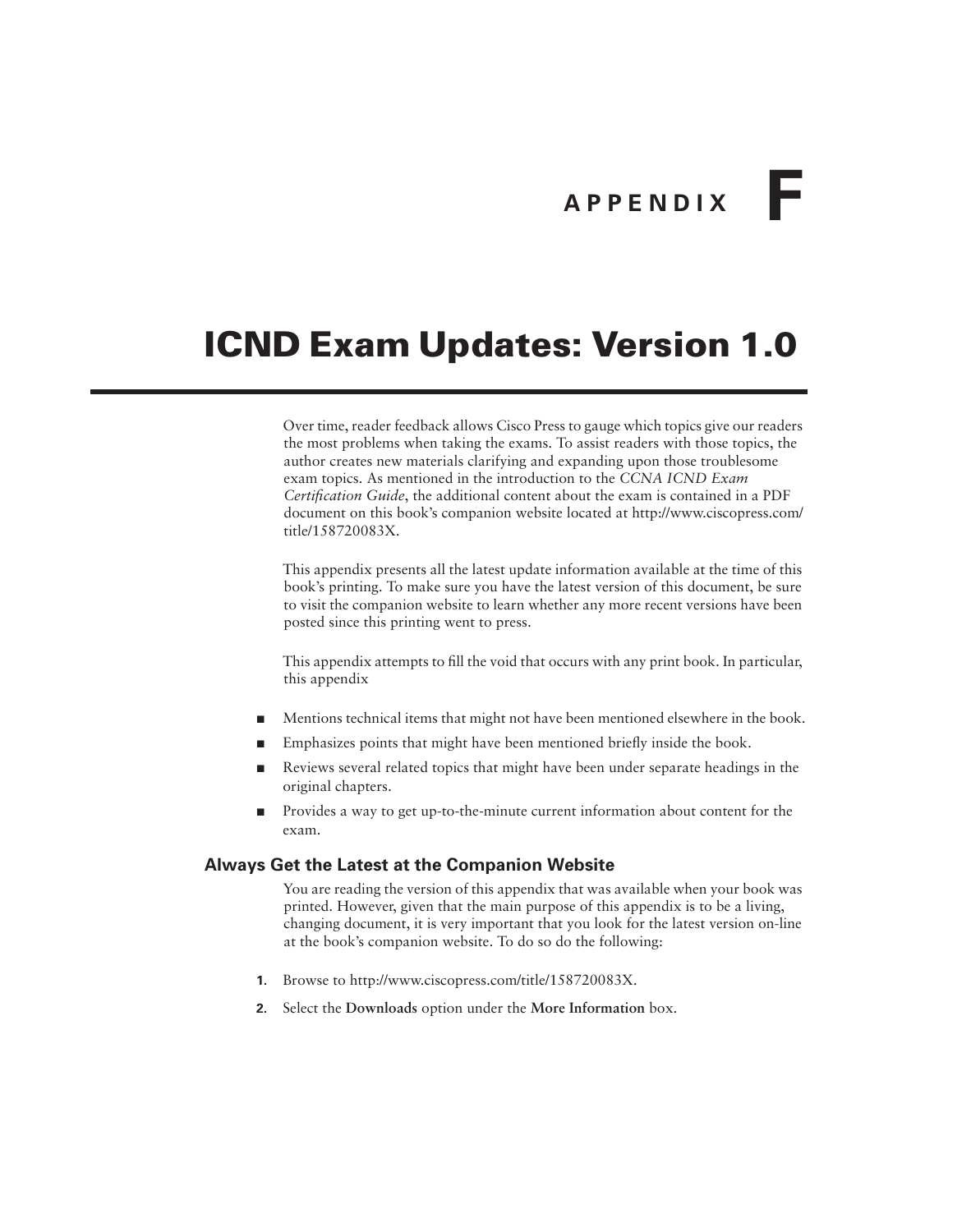**3.** Download the latest "ICND Appendix F" document

**NOTE** Note that the downloaded document has a version number. Compare the version of this print Appendix F (version 1.0) with the latest online version of this appendix, and follow this advice:

- **Same version—Ignore the PDF that you downloaded from the companion website.**
- **Website has a later version—Ignore this Appendix F in your book, and just read the** latest version that you downloaded from the companion website.

# **Technical Content**

The topics in this appendix provide clarifications, technical tidbits, points of emphasis, and the like. The section titles for each topic identify the corresponding chapters of the book relevant to that topic.

Additionally, one section at the end of this appendix is covered in Chapter 7, "Operating Cisco Routers," of the *CCNA INTRO Exam Certification Guide*. This material is included here for those of you who might have a copy of the *CCNA ICND Exam Certification Guide* but not a copy of the *CCNA INTRO Exam Certification Guide*.

# **VLAN, Trunking, and VTP (Chapter 3)**

Chapter 3, "Virtual LANs and Trunking," covers virtual LANs (VLANs) and VLAN Trunking Protocol (VTP). This section provides additional information about configuration for VLANs and VTP, including some of the nuances and potential problems when using VTP.

### **VLAN and VTP Configuration**

Chapter 3 shows how to configure VLANs and VTP from VLAN database mode. You can also configure these features directly from configuration mode. Example F-1 shows how to configure VLANs and VTP; you can compare the equivalent configuration in Examples 3-1 and 3-2 from Chapter 3.

**Example F-1** *VLAN and VTP Configuration from Configuration Mode*

```
sw1-2950#configure terminal
Enter configuration commands, one per line. End with CNTL/Z.
sw1-2950(config)#interface range fastethernet 0/5 - 8sw1-2950(config-if)#switchport access vlan 2
% Access VLAN does not exist. Creating vlan 2
sw1-2950(config-if)#exit
!!!!!!!!!!!!!!!!!!!!!!!!!!!!!!!!!!!!!!!!!!!!!!!!!!!!!!!!!!!!!!!!!!!!!!!!!!!!!!!!!
```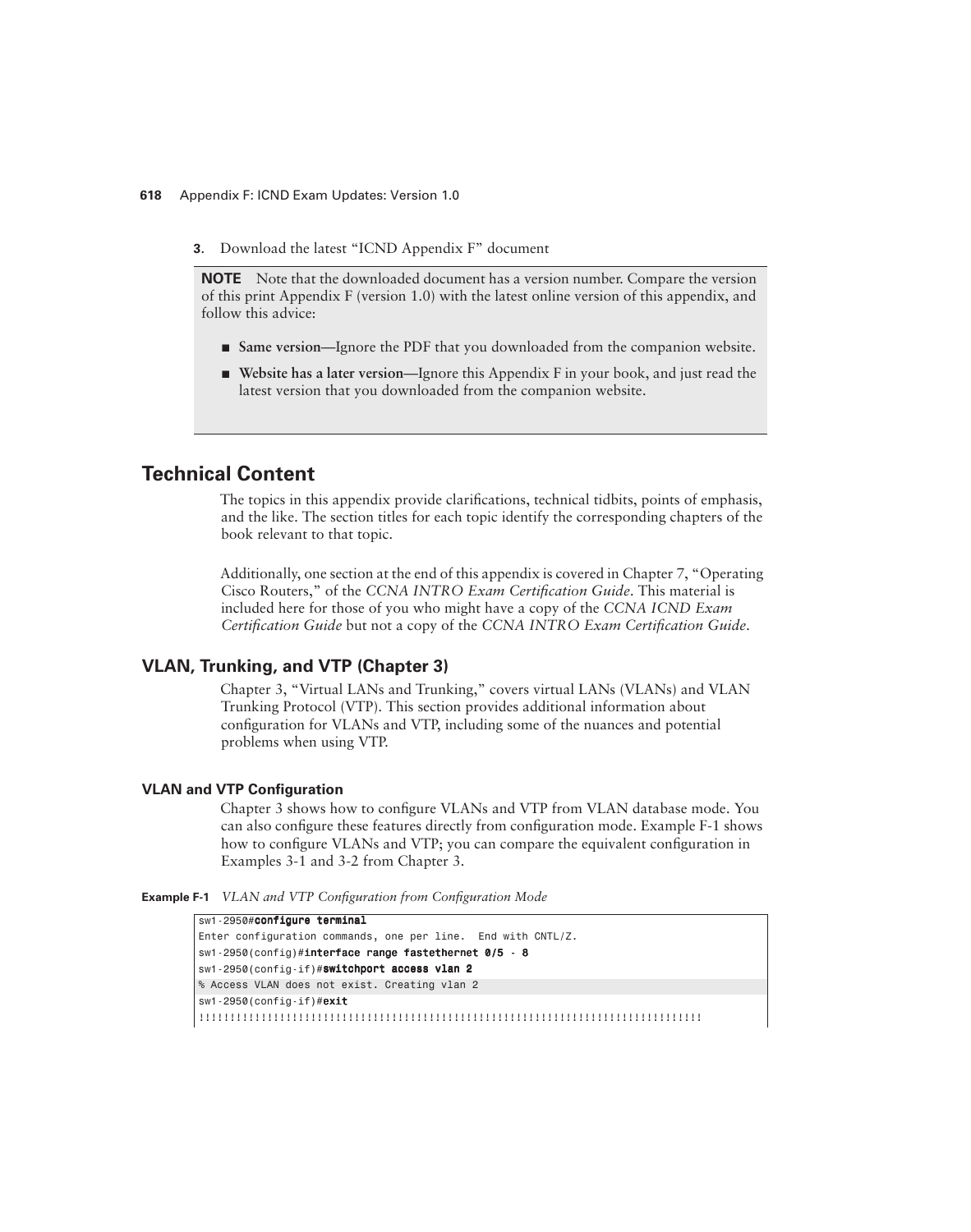```
Example F-1 VLAN and VTP Configuration from Configuration Mode
```

```
! Above, VLAN 2 did not yet exist. When the switchport access vlan 2 command was
! used, the switch automatically created VLAN 2. 
! Below, VLAN 3 is created explicitly, and given the correct name. At that point,
! when interfaces 9 – 12 are added to VLAN 3, the switch does not issue a message
! saying it is creating a VLAN, because VLAN 3 already exists.
!!!!!!!!!!!!!!!!!!!!!!!!!!!!!!!!!!!!!!!!!!!!!!!!!!!!!!!!!!!!!!!!!!!!!!!!!!!!!!!!!
sw1-2950(config)#vlan 3
sw1-2950(config-vlan)#name Wilma-3
sw1-2950(config-vlan)#exit
sw1-2950(config)#interface range fastethernet 0/9 - 12
sw1-2950(config-if)#switchport access vlan 3
!!!!!!!!!!!!!!!!!!!!!!!!!!!!!!!!!!!!!!!!!!!!!!!!!!!!!!!!!!!!!!!!!!!!!!!!!!!!!!!!!
! Below, the VTP domain name is set to "fred".
!!!!!!!!!!!!!!!!!!!!!!!!!!!!!!!!!!!!!!!!!!!!!!!!!!!!!!!!!!!!!!!!!!!!!!!!!!!!!!!!!
sw1-2950#conf t
Enter configuration commands, one per line. End with CNTL/Z.
sw1-2950(config)#vtp domain fred
Changing VTP domain name from NULL to fred
sw1-2950(config)#^Z
```
The commands shown in the example are very similar to those used in VLAN database mode. For instance, the **vtp domain fred** command is the same in both VLAN database mode and configuration mode. In configuration mode, however, you must use the **name** command to configure a VLAN name inside VLAN configuration mode, in contrast to treating the VLAN name as a parameter in the VLAN database mode **vlan** command. The meaning of the command options in each mode are relatively similar. The generic command syntax for the **vtp** command in configuration mode is as follows:

```
vtp {domain domain-name | password password | pruning | v2-mode | {server | client
    | transparent}}
```
For instance, from configuration mode, the **vtp server** command sets the switch to be a VTP server, and the **vtp pruning** command tells the switch to attempt pruning.

#### **VTP Requirements**

VTP must meet the following requirements to work on a set of switches:

- $\blacksquare$  VLAN trunking (802.1Q or inter-switch link [ISL]) must be operational on the segments connecting the switches.
- At least one switch must be in VTP server mode.
- The switches must have the same case-sensitive domain name.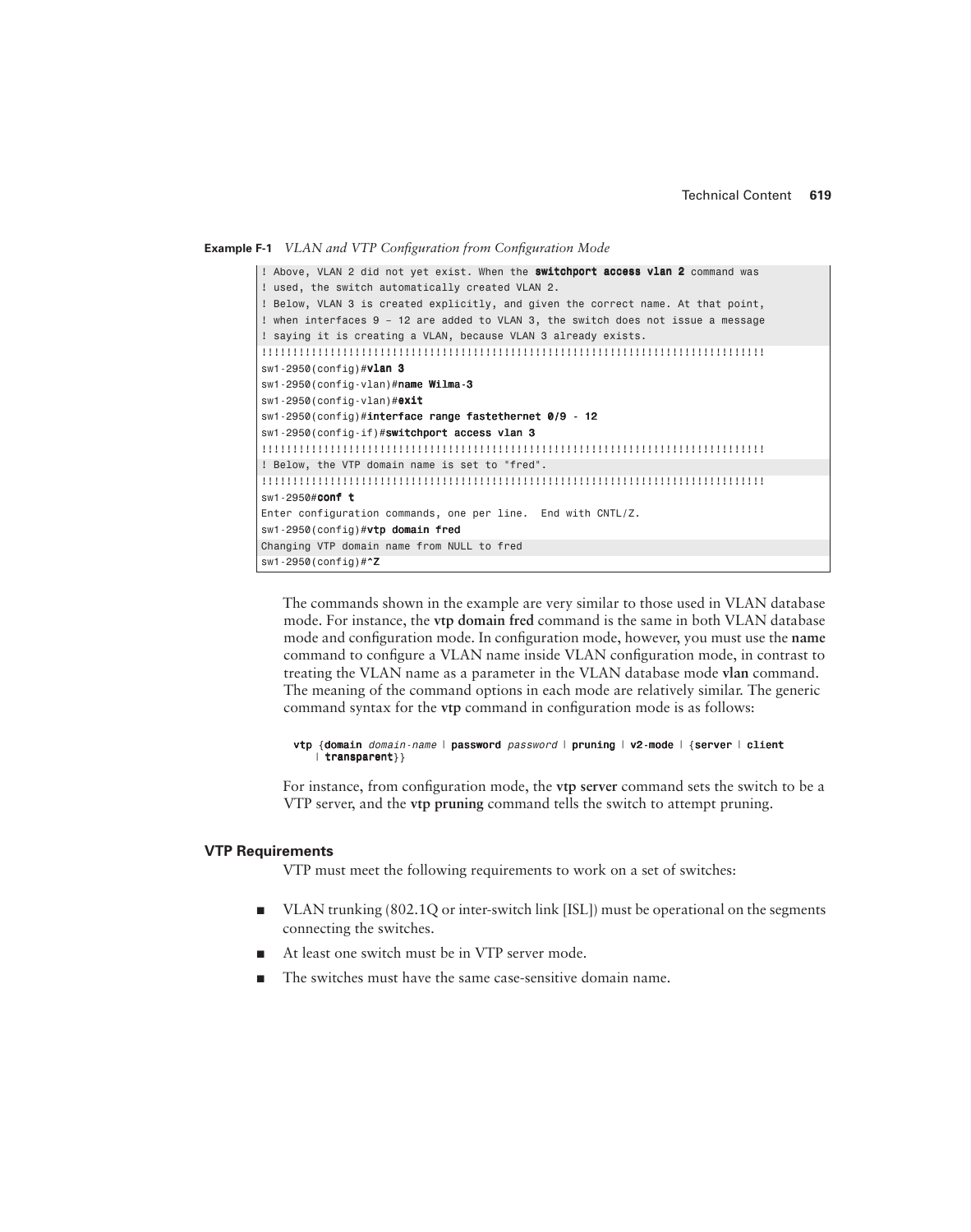■ If a password is configured, the switches must have the same case-sensitive password configured.

When you receive a new Cisco 2950 switch, it defaults to VTP server mode, with a null domain name, and with trunking defaulting to "dynamic desirable." Seemingly, when you connect two brand new 2950 switches with a crossover cable, a trunk would form and that is true. It also seems that because both switches are VTP servers, any VLAN information configured on either switch would be exchanged automatically with the other switch. As it turns out, with the default VTP server's VTP domain name of null, VTP does not send any VTP updates; instead, it waits until a domain name has been set. Therefore, to actually use VTP to dynamically distribute VLAN configuration information between these two switches, the following must happen:

- Trunking must be operational between the two switches. (With the default of "dynamic" desirable," this should happen as soon as a crossover cable connects the two switches.)
- A VTP domain name must be defined on one of the VTP server switches.

If the preceding two conditions are met, the VTP server with its domain name set will send VTP advertisements. Interestingly, any VTP server or client switch with a null domain name actually updates its domain name based on the VTP update from the server. For instance, if you remove two brand new 2950s from their cardboard boxes, connect them with a crossover cable, and give switch1 a VTP domain name, switch2 will hear switch1's VTP update and change its domain name to match. A VTP client behaves the same way. *However, a good practice is to go ahead and set the VTP domain name on VTP clients and servers and to set VTP password on all switches.*

#### **The Danger of Multiple VTP Servers**

The support of multiple VTP servers introduces the possibility of either accidentally or purposefully eliminating the VLAN configuration for the network. When a VTP client or VTP transparent switch first connects to a switched network, using a trunk, it cannot destroy the VLAN configuration in other switches, because in these modes, the switch does not originate VTP updates. When a newly added VTP server switch attaches via trunk, however, it could replace the VLAN configuration of the other switches with its own—assuming the following are true about this new switch:

- The VTP server switch has the same VTP domain name as all of the other switches.
- The new VTP server switch has a higher revision number in VTP advertisement as compared with the existing switches.
- The new VTP server switch has the same password as the existing switches (if configured).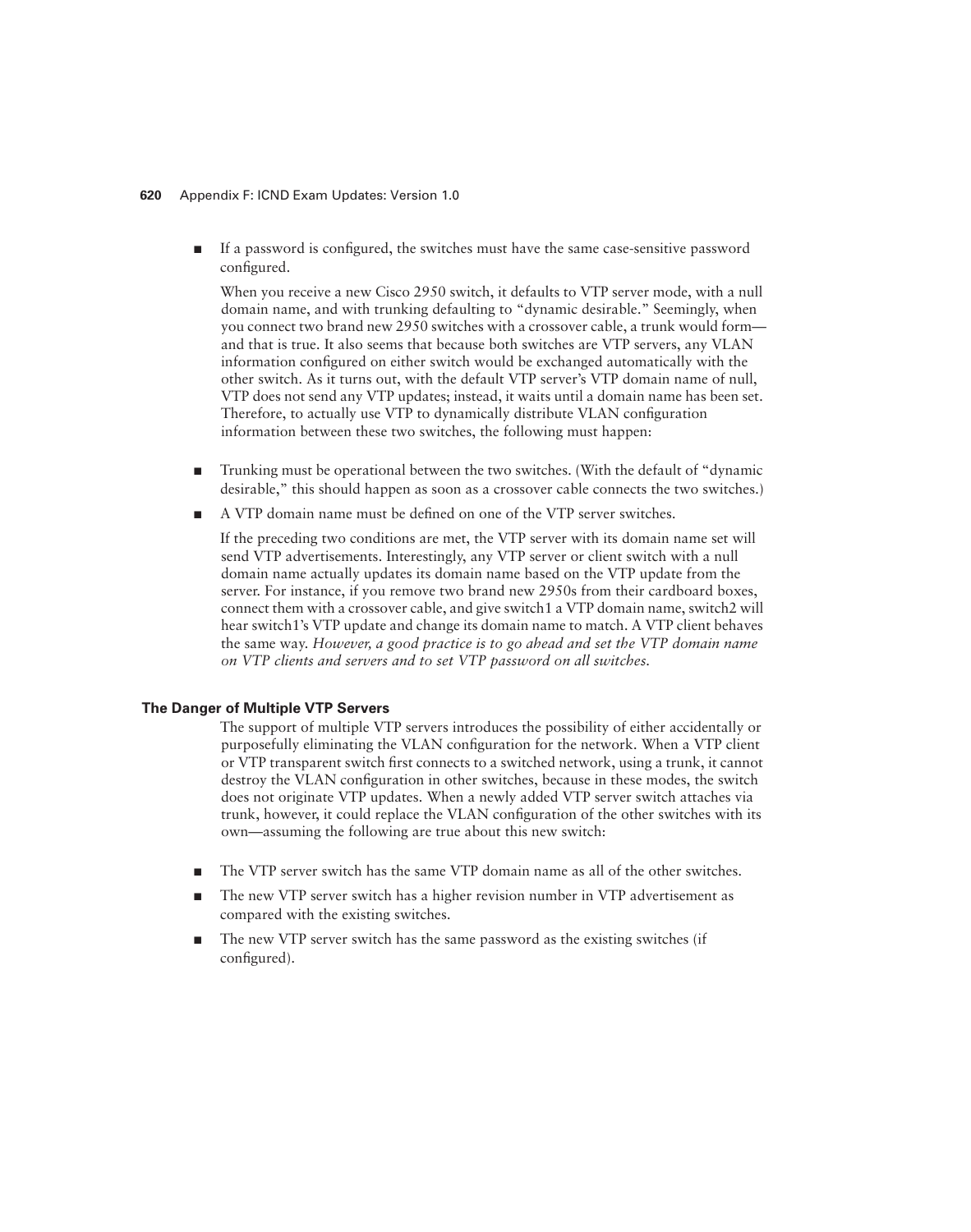You can easily determine the revision number and VTP domain name with a Sniffer trace. If a password is used, the Sniffer sees only an MD5 hash of the password, preventing the password from being stolen. Therefore, VTP passwords you can use to prevent denial of service attacks with VTP, where a new switch could essentially delete all VLAN information.

#### **Changing the Allowed VLAN List**

Each LAN trunk has a feature called the *allowed VLAN* list. By default, the allowed VLAN list on 2950 switches includes VLANs 1 through 1005 when using standard software, or 1 through 4094 when using the more expensive enhanced software. The **show interfaces** *interface-id* **trunk** command displays the VLAN allowed list. For instance, Example 3-2 in Chapter 3 includes the **show interfaces trunk** command, and shows that the default VLANs 1 through 4094 are allowed.

You can configure switch trunk interfaces to disallow a particular VLAN from the VLAN allowed list on a trunk by using the following interface subcommand**:** 

#### switchport trunk allowed vlan {add | all | except | remove} vlan-list

For instance, the **add** option permits the switch to add VLANs to the existing list, and the **remove** option permits the switch to remove VLANs from the existing list. The **all** option means all VLANs, so you can use it to reset the switch to its original default setting (permitting VLANs 1–1005 or 1–4094 on the trunk, depending on the software). The **except** option is rather tricky—it adds all VLANs to the list that are not part of the command. For instance, on an enhanced software switch, the **switchport trunk allowed vlan except 100-200** interface subcommand adds VLANs 1 through 99 and 201 through 4094 to the existing allowed VLAN list on that trunk.

# **Subnetting (Chapter 4)**

To complete your CCNA certification, you need to have a fairly deep, confident, and fast ability to answer subnetting questions. With subnetting, you must be very accurate, as well as fast. When practicing, first make sure that you can consistently get the right answer. At that point, in my humble opinion, for the ICND exam, you should be able to answer the following style of questions in 45 seconds or less in order to lessen time pressure on the ICND exam. And for each of these, assume that any subnet mask supplied by the question has one octet that is not a 0 or 255.

■ Given a subnet number and mask, what router command configures a router interface with the last valid IP address in the subnet?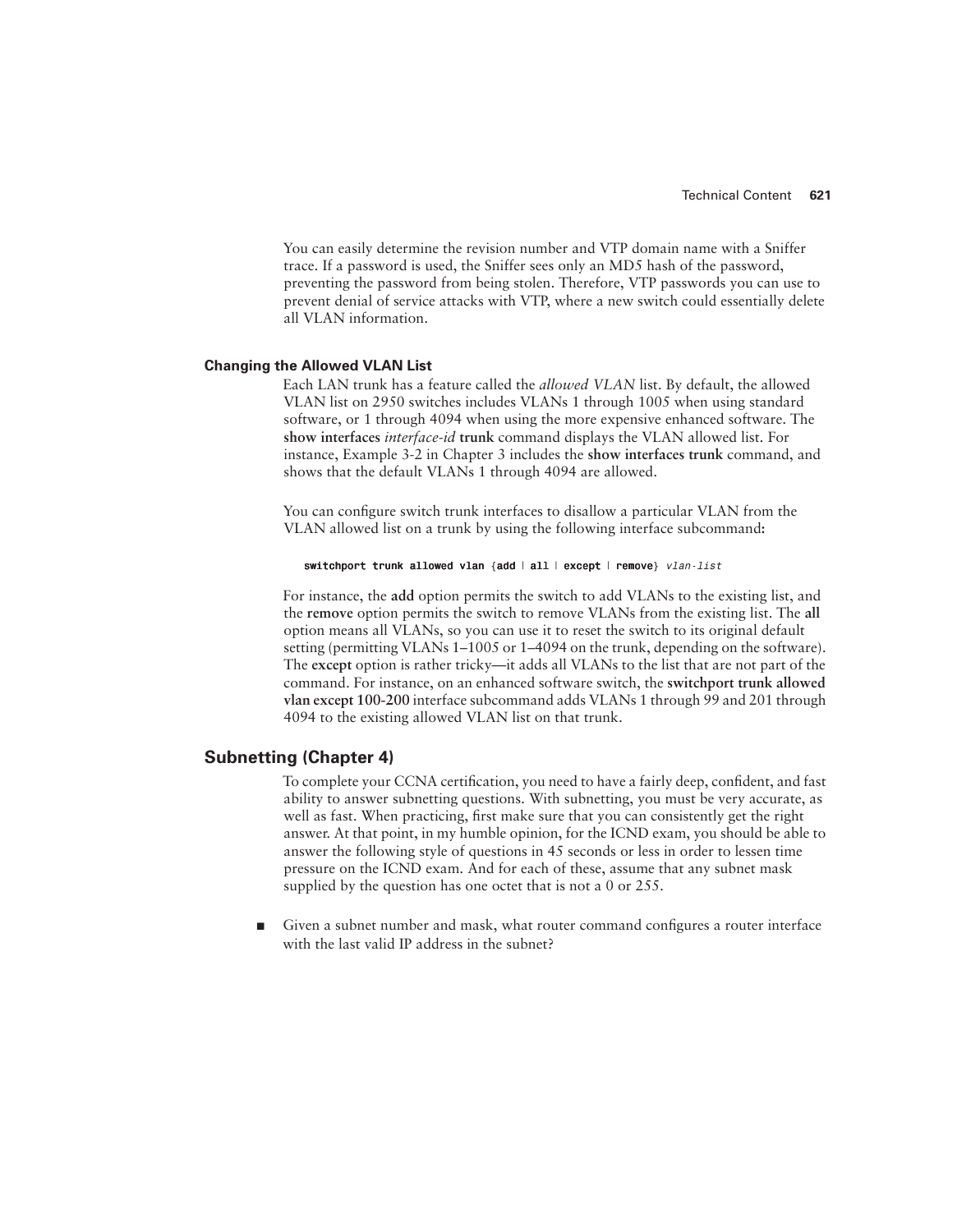- Given an IP address and mask, what is the subnet number?
- Given an IP address and mask, what is the range of valid IP addresses?
- Given a mask and a class (A, B, or C) for the network, into how many subnets can the network be divided?
- Given a mask and a class  $(A, B, or C)$  for the network, how many hosts are there on each subnet?
- Given a requirement of x hosts per subnet, a total of y subnets of the network, and a class (A, B, or C), which valid subnet masks meet this requirement?

My suggestion of 45 seconds to answer these questions is indeed subjective. If such questions require you to take more than 45 seconds for thought and computation, I recommend that you spend some time improving your speed. The CD-only appendix that supplies 25 more subnetting practice questions to help you get faster.

Expect questions that require you to perform multiple subnetting steps. You should be able to answer them within 60 to 90 seconds.

- Given a network diagram showing four Ethernets and three serial links, with five PCs shown with their IP addresses and masks, and with router IP addresses and masks listed, select an answer that shows the IP addressing misconfiguration of a single device.
- Figure out what happens in a network when an IP address or mask is misconfigured.
- In general, questions that require the math behind finding the subnet number, broadcast address, and range of valid IP addresses, for three to four subnets, to answer a single question.

In short, know subnetting! Know it well, and do it confidently and fast.

#### **Improvement for Finding the Last Valid Subnet**

The section "What Are the Other Subnet Numbers?" in Chapter 4, "IP Addressing and Subnetting," explains how to find the list of subnets, given a network number and a static mask used throughout the network. Another easy trick to find the last subnet number is as follows:

For the last subnet number (called the broadcast subnet), the interesting octet's value is the same number as the subnet mask's value in that same octet.

For instance, for network 172.16.0.0, with mask 255.255.255.0, the first subnet (the zero subnet) is 172.16.0.0. The next subnet is 172.16.1.0, then 172.16.2.0, and so on, with the very last subnet (the broadcast subnet) being 172.16.255.0. Note that the interesting octet (third octet) of the last subnet number matches the subnet mask's third octet. Consider another example. For network 192.168.1.0, with mask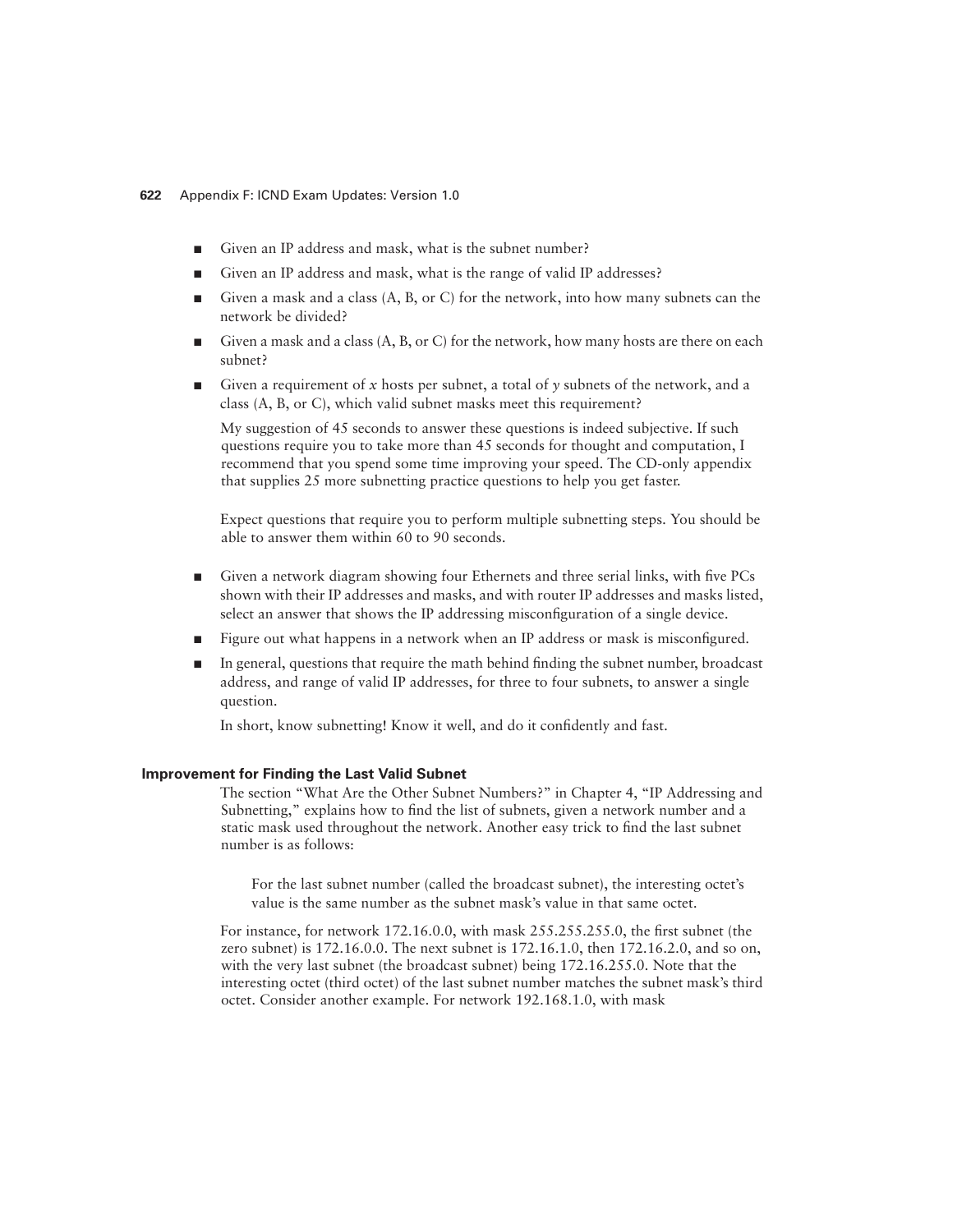255.255.255.192, the subnets are 192.168.1.0 (zero subnet), 192.168.1.64, 192.168.1.128, and 192.168.1.192 (last and broadcast subnet). The fourth (interesting) octet is 192 in both the last subnet number and in the subnet mask.

#### **Number of Subnets: Subtract 2, or Not?**

When choosing a subnet mask, the mask value implies the number of host bits and the number of subnet bits. The number of valid hosts per subnet is found using the formula  $2<sup>n</sup> - 2$ , where *n* is the number of host bits. That formula is always true.

To find the number of possible subnets, however, you can use one of two formulas. Choosing which formula to use depends on what routing protocol is in use for that question. In short, if the question states or implies that a classful routing protocol is used, then use the formula  $2<sup>n</sup> - 2$ , where n is the number of subnet bits. If the question states or implies that a classless routing protocol is used, use the formula of 2n.

For a good reference of classless and classful routing protocols, and related terminology, refer to Table 7-3 in Chapter 7.

Table F-1 discusses the clues in the question that would imply which of the two formulas to use.

| If the question mentions    | Use the $2^n - 2$ rule when<br>the questions says | $ $ Use the 2 $^{\prime\prime}$ rule when the<br>questions says |
|-----------------------------|---------------------------------------------------|-----------------------------------------------------------------|
| Classless or classful rules | Classful rules                                    | Classless rules                                                 |
| Routing protocol being used | RIP version 1, IGRP                               | RIP version 2, EIGRP,<br><b>OSPF</b>                            |
| Whether VLSM is used        | When VLSM is not used                             | When VLSM is used                                               |

**Table F-1** *When to Use Which Formula for the Number of Subnets*

### **Administrative Distance and Static Routes (Chapter 5)**

Chapter 5 covers the concept of *administrative distance*, which is used by a single router when multiple routing protocols discover the same route. Table 5-14 in Chapter 5, "RIP, IGRP, and Static Route Concepts and Configuration**,"** summarizes the default administrative distance values. Not mentioned in Chapter 5, however, is the fact that you can override administrative distance values in a couple of ways:

- A router can be configured to change a routing protocol's administrative distance via the **distance** routing protocol subcommand.
- The **ip route** command, which creates static routes, can set the administrative distance for the statically-configured route.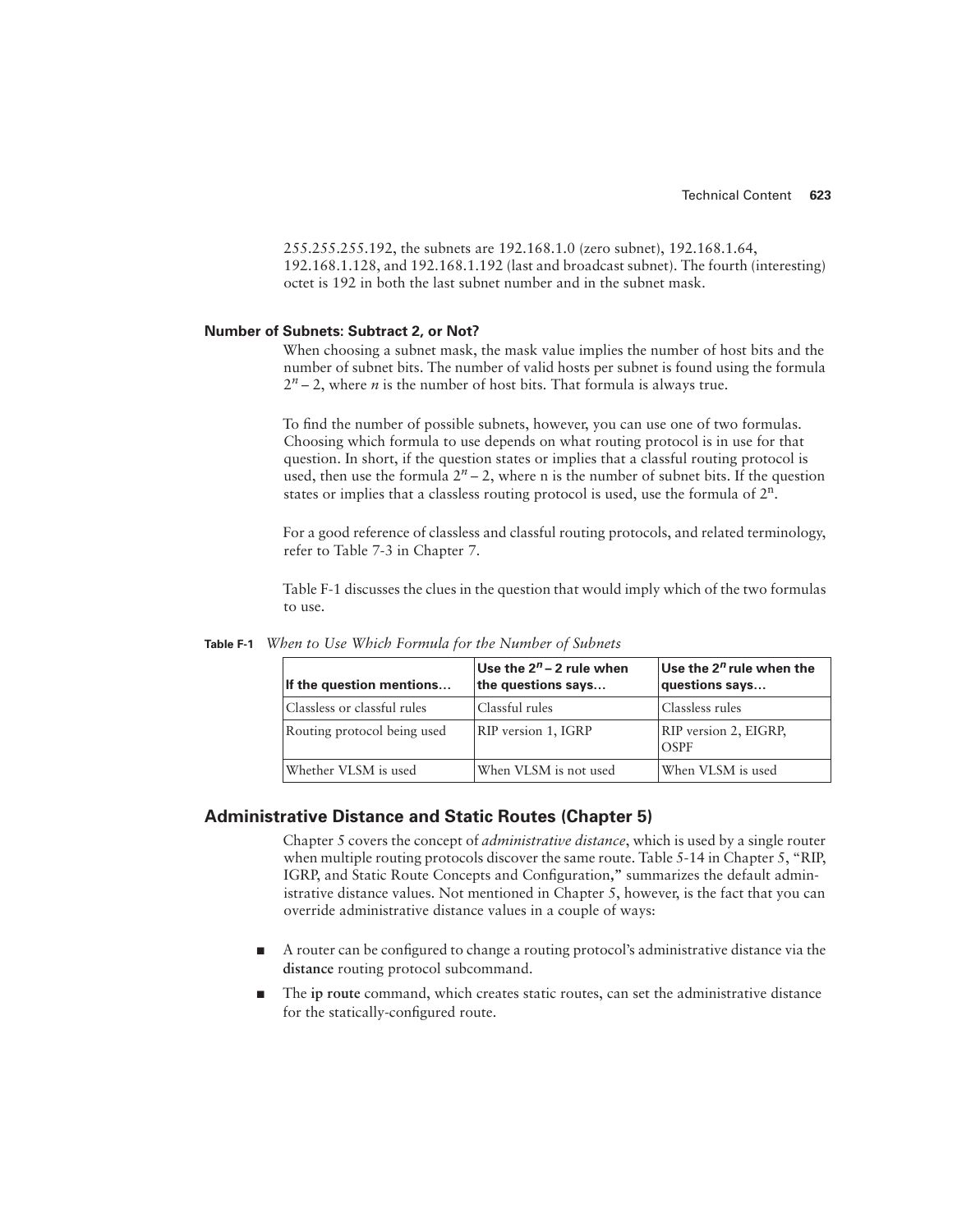Example F-2 shows an example with the distance changed in several cases.

**Example F-2** *Changing the Administrative Distance of a Route or Routing Protocol*

```
router eigrp 1
distance eigrp 121 170
!
ip route 172.31.101.0 255.255.255.0 172.31.3.2 11
ip route 172.31.102.0 255.255.255.0 serial0/0.2 12
!!!!!!!!!!!!!!!!!!!!!!!!!!!!!!!!!!!!!!!!!!!!!!!!!!!!!!!!!!!!!!!!!!!!!
! Above, EIGRP has been changed to use AD 121 for internal routes and
! AD 170 (the default) for external routes. Also, two static routes
! are shown, one referencing a next-hop IP address, and the other
! referencing an outgoing point-to-point subinterface. Each ip route
! command sets the AD at the end of the command.
! Below, the show ip route command lists the updated AD values.
!!!!!!!!!!!!!!!!!!!!!!!!!!!!!!!!!!!!!!!!!!!!!!!!!!!!!!!!!!!!!!!!!!!!!
Router1#show ip route
Mar 1 00:22:40.050: %SYS-5-CONFIG_I: Configured from console by consoleute
Codes: C - connected, S - static, R - RIP, M - mobile, B - BGP
       D - EIGRP, EX - EIGRP external, O - OSPF, IA - OSPF inter area
       N1 - OSPF NSSA external type 1, N2 - OSPF NSSA external type 2
       E1 - OSPF external type 1, E2 - OSPF external type 2
       i - IS-IS, L1 - IS-IS level-1, L2 - IS-IS level-2, ia - IS-IS inter area
       * - candidate default, U - per-user static route, o - ODR
       P - periodic downloaded static route
Gateway of last resort is not set
     172.31.0.0/24 is subnetted, 10 subnets
C 172.31.130.0 is directly connected, Serial0/0.1
C 172.31.140.0 is directly connected, Serial0/0.2
C 172.31.3.0 is directly connected, Serial0/1
C 172.31.2.0 is directly connected, FastEthernet0/0
D 172.31.4.0 [121/2172416] via 172.31.3.2, 00:01:05, Serial0/1
D 172.31.103.0 [121/2195456] via 172.31.130.3, 00:01:05, Serial0/0.1
S 172.31.102.0 is directly connected, Serial0/0.2
S 172.31.101.0 [11/0] via 172.31.3.2
Router1#show ip route 172.31.102.0
Routing entry for 172.31.102.0/24
   Known via "static", distance 12, metric 0 (connected)
   Redistributing via eigrp 1
   Advertised by eigrp 1
   Routing Descriptor Blocks:
   * directly connected, via Serial0/0.2
      Route metric is 0, traffic share count is 1
```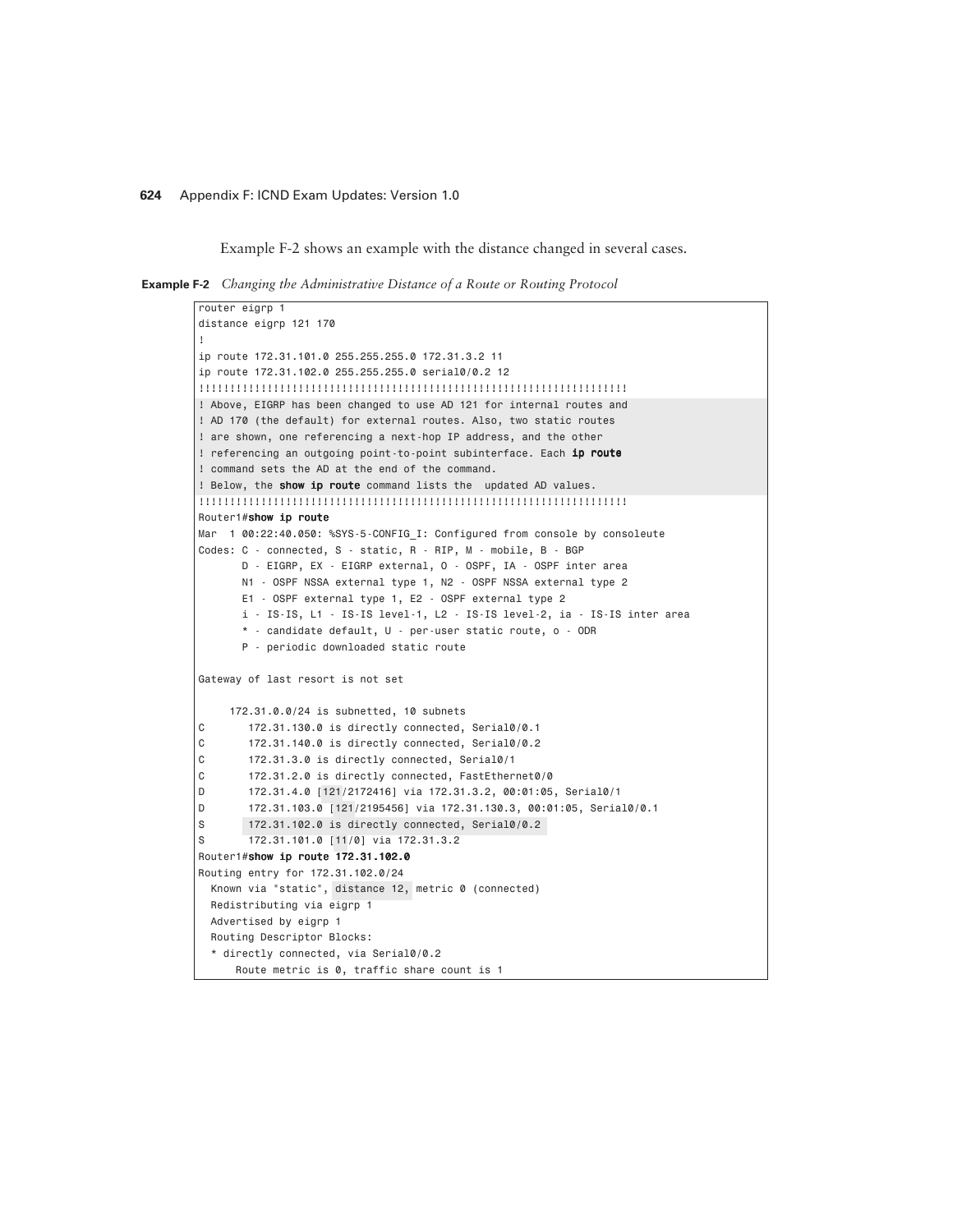Note also that the **show ip route** command lists the administrative distance values for EIGRP and one of the static routes, but not the other static route. IOS considers any static routes that use the outgoing interface option, rather than the next-hop address, as being *directly connected* static routes, and in that case, the administrative distance is not displayed in the **show ip route** command output. To see the associated administrative distance for those routes, use the **show ip route** *subnet-number* command, as shown at the end of the example.

# **RIP Version 2 Configuration (Chapter 5)**

As mentioned in the introduction to Chapter 5 of this book, Appendix D of the *ICND Exam Certification Guide* provides some background information on and compares regarding the popular interior IP routing protocols. (Appendix D is a reprint of Chapter 14 from the INTRO Exam Certification Guide; if you have not yet read Appendix D, or Chapter 14 from the INTRO Exam Certification Guide, definately do so before taking the exam.) Appendix D covers some information about RIP version 2, including comparisons with RIP version 1, but it does not include information regarding RIP version 2 configuration; the configuration basics are covered here.

To configure a router to use only RIP version 2, and not version 1, use the **version 2** router subcommand. Back in Chapter 5, Figure 5-11 and Example 5-7 display a network diagram and the related configuration, **show**, and **debug** commands with RIP version 1. Example F-3 that follows shows the RIP version 2 configuration for the same design, with two small changes. In this case, all the links are up, plus the subnet mask used on the LAN at Seville uses a /26 prefix rather than a /24 as shown in Chapter 5. By using a different mask, Example F-3 can show RIP version 2 working with VLSM. Example F-3 also shows a sample RIP **debug** on the Albuquerque router.

**Example F-3** *RIP-2 Sample Configuration for Routers in Figure 5-11 from Chapter 5*

| router rip               |                                                                               |
|--------------------------|-------------------------------------------------------------------------------|
| network 10.0.0.0         |                                                                               |
| version 2                |                                                                               |
| Albuguergue#debug ip rip |                                                                               |
|                          | RIP protocol debugging is on                                                  |
|                          | 00:36:04: RIP: received v2 update from 10.1.4.252 on Serial0                  |
| 00:36:04:                | $10.1.2.0/24$ -> 0.0.0.0 in 1 hops                                            |
| 00:36:04:                | $10.1.5.0/24 \rightarrow 0.0.0.0$ in 1 hops                                   |
| 00:36:04:                | $10.1.3.192/26$ -> 0.0.0.0 in 2 hops                                          |
|                          | 00:36:08: RIP: sending v2 update to <b>224.0.0.9</b> via Serial0 (10.1.4.251) |
| 00:36:08:                | $10.1.1.0/24$ -> 0.0.0.0, metric 1, tag 0                                     |
| 00:36:08:                | $10.1.6.0/24$ -> 0.0.0.0, metric 1, tag 0                                     |
| 00:36:08:                | $10.1.3.192/26 \rightarrow 0.0.0.0$ , metric 2, tag 0                         |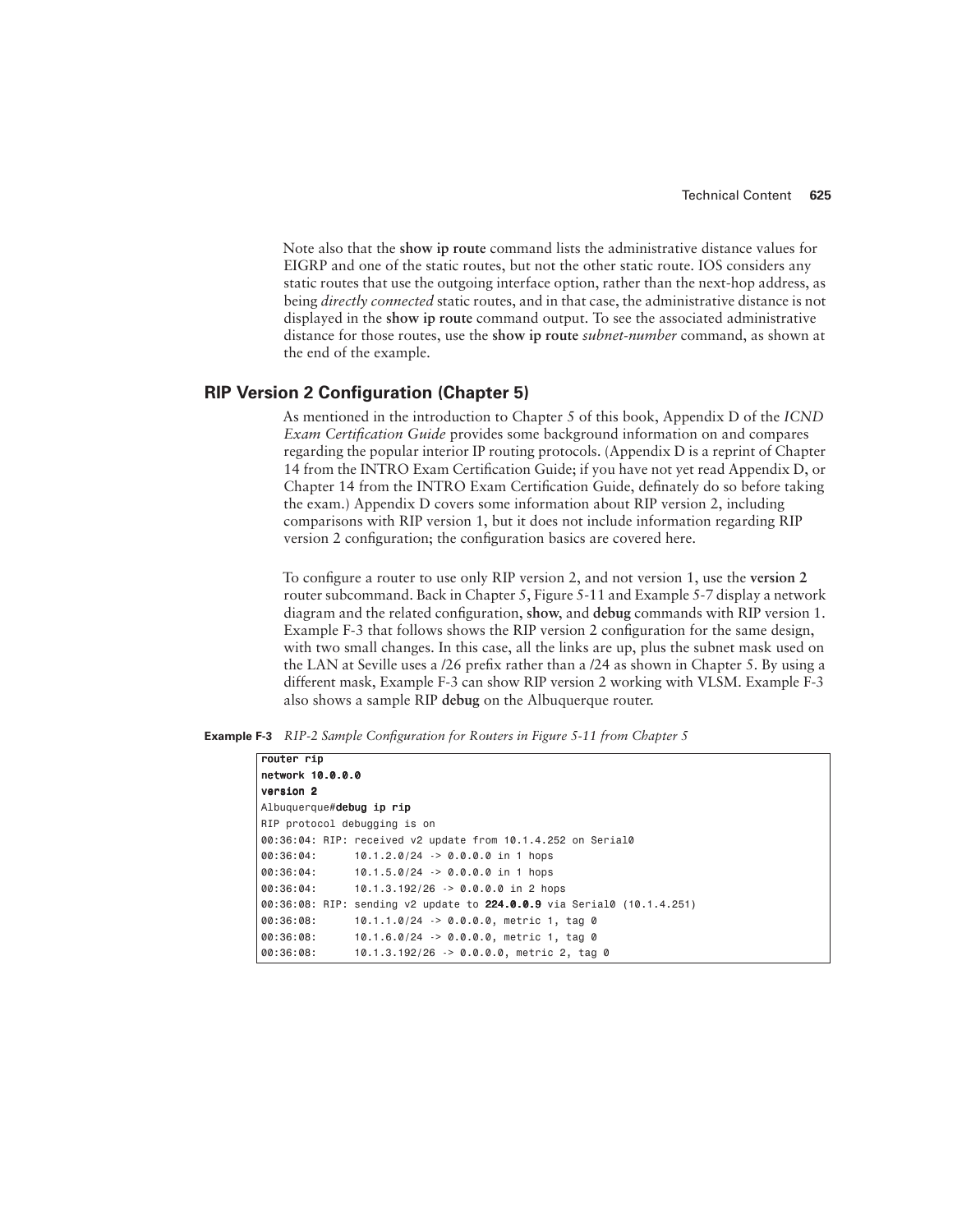Note a couple of important items in the **debug** output of Example F-3. RIP version 2 sends updates to multicast IP address 224.0.0.9, as opposed to a broadcast IP address of 255.255.255.255 used by RIP version 1. By multicasting the RIP-2 updates, RIP-2 allows the devices that are not using RIP-2 to ignore the updates and not waste processing cycles. The **debug** messages show the subnet masks as part of the routing updates, in prefix style, reaffirming RIP-2's support of VLSM. Note that Seville's Ethernet subnet (10.1.3.192/26) is shown, with the correct subnet mask.

Configuring routers to use only RIP-1, or only RIP-2, is easy—just ignore or include the **version 2** subcommand, respectively. However, IOS can run both RIP versions in the same internetwork, using the **ip rip send version** interface subcommand. Essentially, the configuration tells the router whether to send RIP-1 style updates, RIP-2 style updates, or both, for each interface. For instance, in that same Figure 5-11 from Chapter 5 again, suppose that the Yosemite router (lower left) will use RIP-1, and the other two routers will use RIP-2. Examples F-4 and F-5 show the configurations on Albuquerque and Yosemite to accomplish the feat.

**Example F-4** *Configuration on Albuquerque for RIP-Version Coexistence*

```
interface ethernet 0
ip addr 10.1.1.251 255.255.255.0
interface serial 0
ip addr 10.1.4.251 255.255.255.0
ip rip send version 1
ip rip receive version 1
interface serial 1
ip address 10.1.6.251 255.255.255.0
!
router rip
network 10.0.0.0
version 2
```
**Example F-5** *Configuration on Yosemite for RIP-Version Coexistence*

```
interface ethernet 0
ip addr 10.1.2.252 255.255.255.0
interface serial 0
ip addr 10.1.4.252 255.255.255.0
interface serial 1
ip address 10.1.5.252 255.255.255.0
!
router rip
network 10.0.0.0
```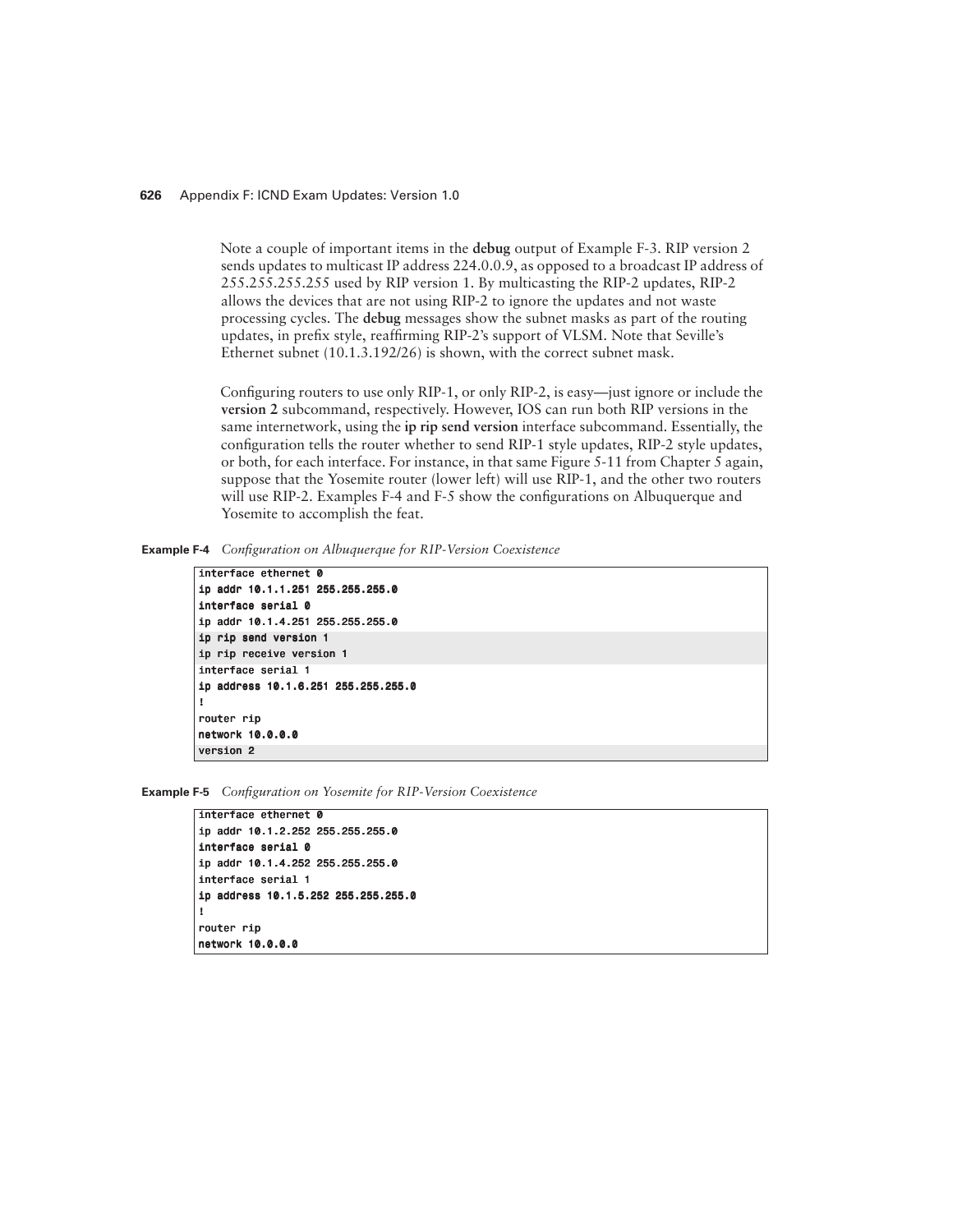The RIP-2 configuration logic works just like RIP-1—RIP-2 updates are sent and received on each interface that is matched by a **network** command. Because Yosemite will send and receive only RIP-1 updates, however, the other two routers need the appropriate interface subcommands to tell the router to send and receive RIP-1 updates to and from Yosemite. For instance, on Albuquerque, with the **version 2** command configured, the router sends RIP-2 updates and expects to receive only RIP-2 updates. The **ip rip send version 1** and **ip rip receive version 1** commands override those defaults, telling IOS to both send and receive RIP-1 updates on that interface.

# **IGRP and EIGRP Metric Comparison (Chapters 5 and 6)**

IGRP computes its metric based on the bandwidth, delay, reliability, load, and maximum transmission unit (MTU). With default settings, only the bandwidth and delay are considered, and the calculation reduces to the following:

> $10^{7}$ Metric =  $\frac{1}{\text{least-bandwidth (kbps)}}$  + cumulative delay

In this formula, the term *least-bandwidth* represents the lowest-bandwidth link in the route; this value uses a unit of kilobits per second. For instance, if the slowest link in a route is a 10 Mbps Ethernet link, the first part of the formula is  $10^7$  /  $10^4$ , which equals 1000, because 10 Mbps is equal to 10,000 kbps  $(10^4 \text{ kbps})$ . The delay value used by the formula is the sum of all the delay values for all links in the route, with a unit of "tens of microseconds." You can set both bandwidth and delay for each link, using the cleverly named **bandwidth** and **delay** interface subcommands.

Example F-6 shows an example of the bandwidth, delay, and calculated metrics. The output comes from the familiar three-router network, as shown in Figure F-1. In this case, all links are up, plus EIGRP is in use. That means that the calculation includes an additional multiplier of 256, essentially making the formula EIGRP\_metric = IGRP\_metric \* 256.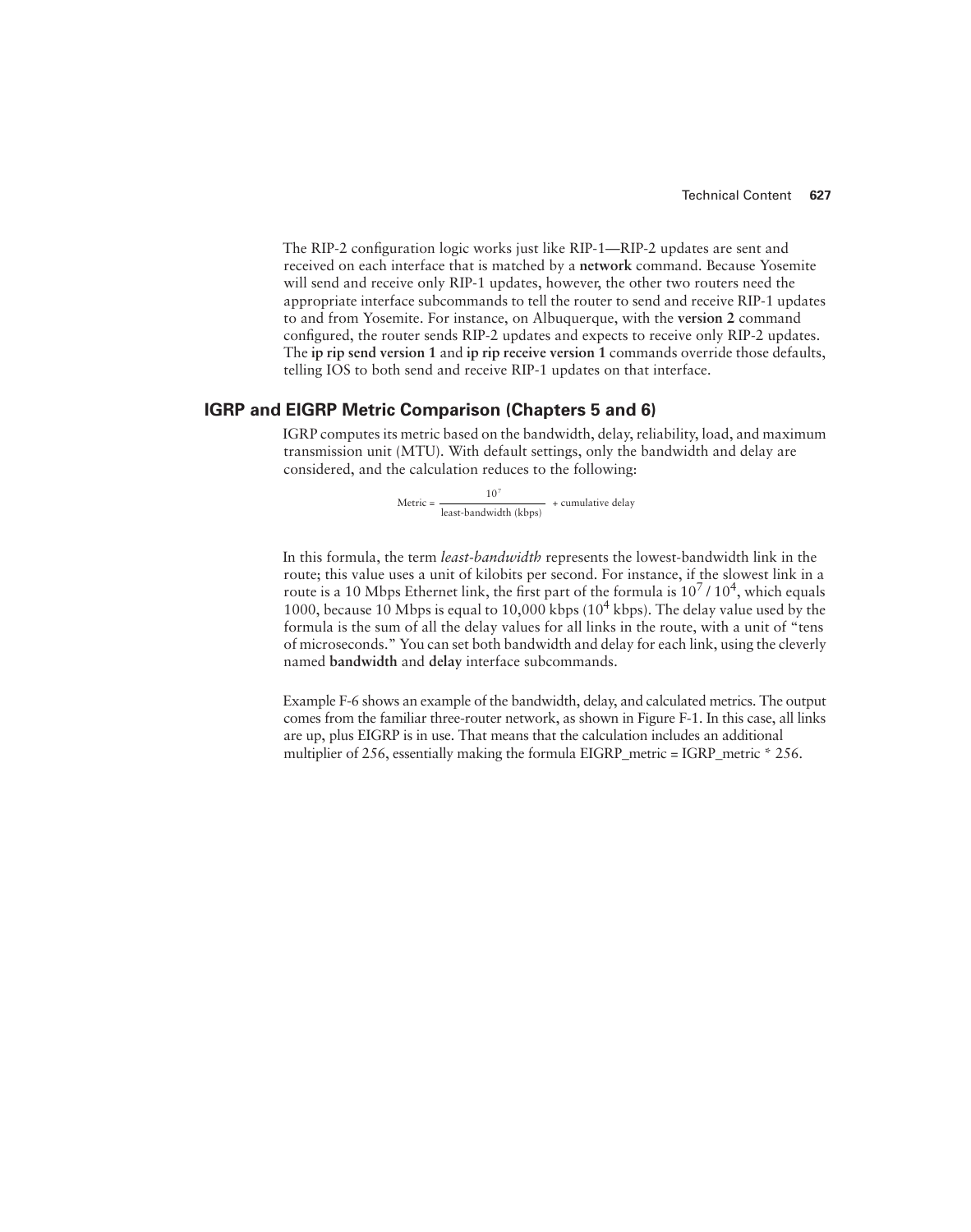**Figure F-1** *Network Showing Bandwidth and Delay for EIGRP Metric Calculation*



**Example F-6** *EIGRP Metric Calculation Example (Albuquerque)*

```
Albuquerque#show interfaces s 0/0
Serial0/0 is up, line protocol is up 
   Hardware is PowerQUICC Serial
   Internet address is 10.1.4.1/24
   MTU 1500 bytes, BW 1544 Kbit, DLY 20000 usec, 
      reliability 255/255, txload 1/255, rxload 1/255
! lines omitted for brevity
!!!!!!!!!!!!!!!!!!!!!!!!!!!!!!!!!!!!!!!!!!!!!!!!!!!!!!!!!!!!!!!!!!!!!
! Above, the show interfaces command shows the bandwidth and delay
! values for Albuquerque's S0/0 interface. Note that the bandwidth
! is shown in Kbps, and the delay in microseconds.
! Below, the show ip route command lists the calculated metrics.
!!!!!!!!!!!!!!!!!!!!!!!!!!!!!!!!!!!!!!!!!!!!!!!!!!!!!!!!!!!!!!!!!!!!!
Albuquerque#show ip route
Codes: C - connected, S - static, R - RIP, M - mobile, B - BGP
        D - EIGRP, EX - EIGRP external, O - OSPF, IA - OSPF inter area 
        N1 - OSPF NSSA external type 1, N2 - OSPF NSSA external type 2
        E1 - OSPF external type 1, E2 - OSPF external type 2
        i - IS-IS, L1 - IS-IS level-1, L2 - IS-IS level-2, ia - IS-IS inter area
        * - candidate default, U - per-user static route, o - ODR
        P - periodic downloaded static route
Gateway of last resort is not set
      10.0.0.0/24 is subnetted, 5 subnets
D 10.1.2.0 [90/2172416] via 10.1.4.2, 00:10:54, Serial0/0
C 10.1.1.0 is directly connected, Ethernet0/0
C 10.1.6.0 is directly connected, Serial0/1
D 10.1.5.0 [90/2681856] via 10.1.4.2, 00:10:54, Serial0/0
C 10.1.4.0 is directly connected, Serial0/0
```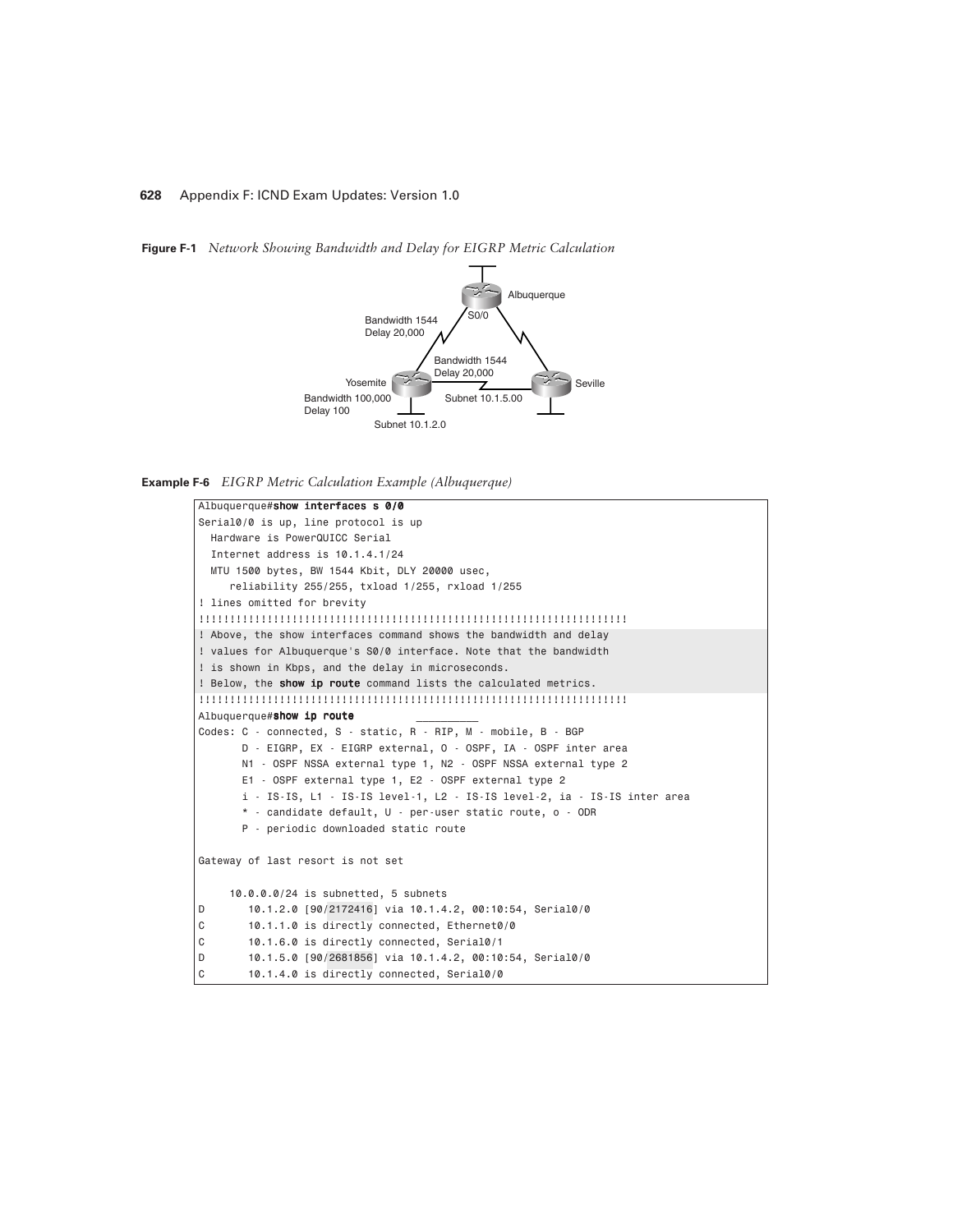First, consider the route from Albuquerque to 10.1.2.0/24. The constraining bandwidth is 1544, meaning 1544 kbps, on Albuquerque's S0/0 interface. So, the first part of the formula is  $10^{7}$  / 1544, rounded down to an integer value of 6476. Next, the cumulative delay is added, with a unit of "tens of microseconds." Note that the **show interfaces** command output lists delay in microseconds. So, Albuquerque's delay of 20,000 microseconds counts as a delay of 2000, and Yosemite's fa0/0 delay of 100 microseconds counts as a delay of 10. So, the "cumulative delay" in the formula is  $2000 + 10 = 2010$ , which is added to the 6476 calculated for bandwidth—giving a total of 8486. Finally, because EIGRP is used, the formula multiplies 8486 times 256, giving 2,172,416, which is the metric shown in Example F-6 for subnet 10.1.2.0.

The calculation for Albuquerque's route to 10.1.5.0 through Yosemite follows the same kind of logic, with the constraining bandwidth still being 1544 kbps, but a cumulative delay total of 4000: 2000 from Albuquerque's S0/0 interface plus 2000 more from Yosemite's S0/1 interface. So, the formula computes to the following:

 $(6476 + 2000 + 2000)$  \* 256 = 2,681,856

The result is the same number shown for subnet 10.1.5.0/24 in the **show ip route** command output in Example F-6.

Finally, although neither IGRP nor EIGRP uses hop count in its calculations, they both actually include a hop count mechanism to help prevent loops. You might recall that RIP allows a maximum valid hop count of 15, with 16 implying an infinite metric (or failed) route. Similarly, IGRP has a maximum valid hop count of 255, and EIGRP uses a maximum of 224, with both values defaulting to 100, although neither hop-count value is used to calculate the metric.

# **Route Summarization Terminology (Chapter 7)**

Chapter 7 covers a topic described as *route summarization*, as well as a topic called *autosummarization*. Some texts use the term *manual summarization* to mean the same thing as what Chapter 7 calls *route summarization*. The use of the word *manual* emphasizes a key difference compared with autosummarization, because manual summarization relies on the explicit configuration of the routing protocol to know exactly what summarized route to advertise. Conversely, with autosummarization, the routing protocol automatically figures out the classful network to summarize, plus autosummarization is enabled by default for those routing protocols that support it. Table F-2 lists the routing protocols and some of the key details of support for manual summarization and autosummarization.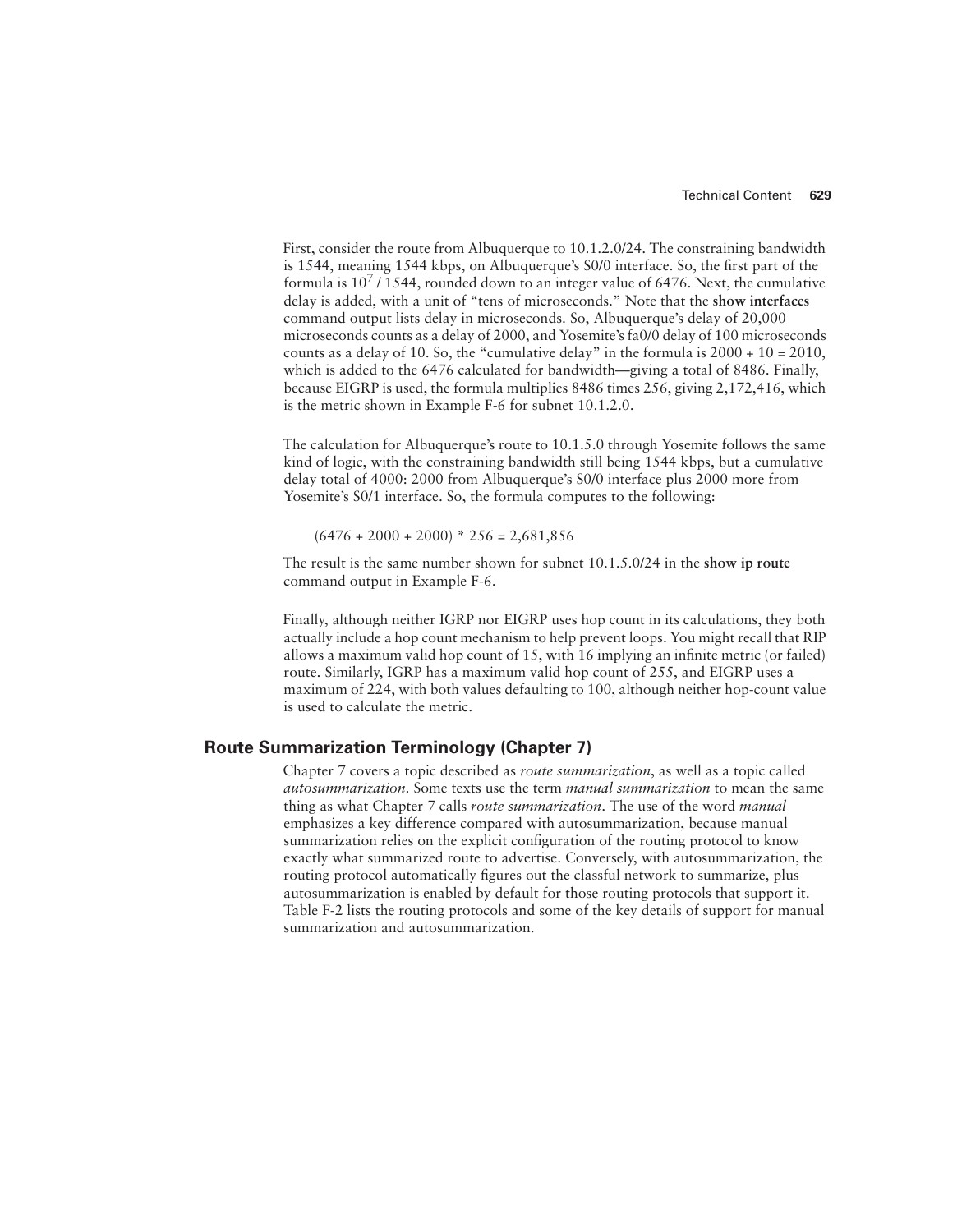| <b>Feature</b>                         | <b>RIP-1</b> | <b>IGRP</b> | <b>RIP-2</b> | <b>EIGRP</b> | <b>OSPF</b> |
|----------------------------------------|--------------|-------------|--------------|--------------|-------------|
| Supports autosummarization             | Yes          | Yes         | Yes          | Yes          | No          |
| Autosummarization can be<br>disabled   | No           | No          | <b>Yes</b>   | Yes          | N/A         |
| Supports Manual Route<br>Summarization | No           | No          | Yes          | Yes          | <b>Yes</b>  |

**Table F-2** *Manual Summarization and Autosummarization Summary*

### **ISDN DDR Names and PPP CHAP Authentication (Chapter 10)**

Most dial-on-demand routing (DDR) implementations also use Point-to-Point Protocol (PPP) Challenge Handshake Authentication Protocol (CHAP) for authentication. When a router uses DDR to dial multiple different sites, good security practices suggest that each remote site should use a different CHAP name and password. This section reviews some of the interrelationships between DDR configuration and the associated CHAP configuration.

Imagine a router named Core, with 10 branch routers named BR1, BR2, and so on. Router Core's configuration includes 10 **username** commands, one for each branch router, for example, **username BR1 password fred**. Then, when router Core dials BR1's phone number, router Core could be configured to only accept the user name BR1 for that call; thus, you configure better security than if router Core accepts any of the names configured in the 10 **username** commands.

You can configure a router to require a particular name when calling each particular site when using two of the three styles of DDR configuration shown back in Chapter 10, "ISDN and Dial-on-Demand Routing." First, when using legacy DDR with the **dialer map** command, you can configure the rquired name using the **dialer map** interface subcommand. Additionally, when using DDR dialer profiles, you can configure the required name with the **dialer remote-name** dialer interface subcommand. (The configuration option to use Legacy DDR with the **dialer string** command does not provide a way to define what name the remote site should supply.)

Example 10-5 in Chapter 10 shows a classic case of configuring the name required when dialing each site, along with the related PPP CHAP configuration. The following list shows the progression of events when a dial is made in the network explained in Example 10-5, and shows how IOS uses the names configured in the **dialer map**, **dialer remote-name**, and **username** commands of that example.

- **1.** SanFrancisco dials 14045551234 based on some interesting traffic occurring.
- **2.** The ISDN call is set up.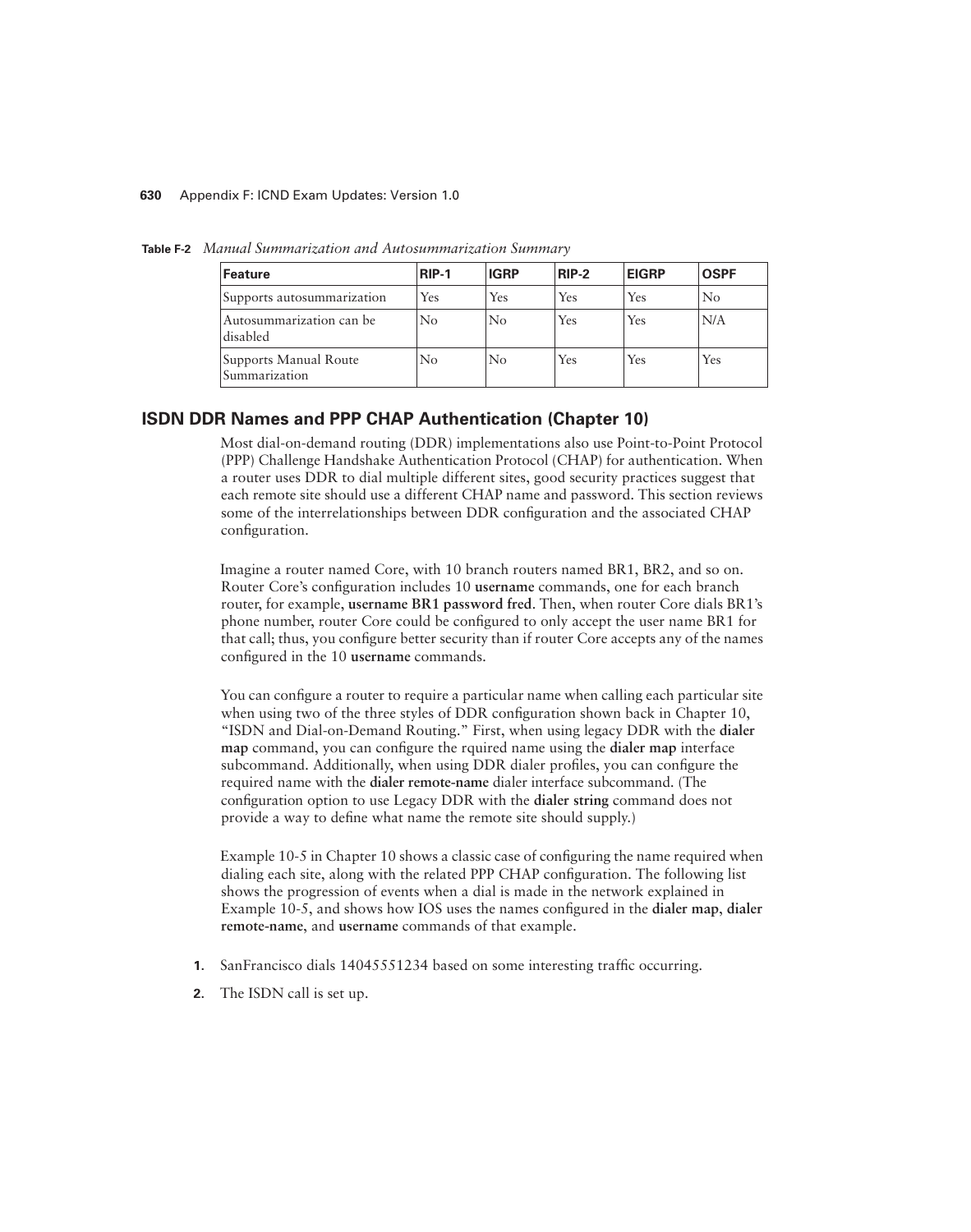- **3.** PPP then begins initialization, including CHAP, with LosAngeles sending its CHAP username, random number, and hash back to SanFrancisco. (You might want to refer back to Chapter 9, "Point-to-Point Leased-Line Implementation," for a review of CHAP.)
- **4.** SanFrancisco's logic first checks to make sure the CHAP name is LosAngeles because of the *name* parameter in the **dialer map broadcast name LosAngeles 14045551234** command.
- **5.** SanFrancisco then performs normal PPP CHAP processing of the received information, using SanFrancisco's **username LosAngeles password Clark** command to find the password associated with the name LosAngeles.
- **6.** If the CHAP processing completes, PPP continues and completes initialization of PPP LCP, along with any Layer 3 control protocols such as IP Control Protocol (IPCP).

For dialer profiles, the same steps occur, except that the name checked at Step 4 is configured with the **dialer remote-name** dialer interface subcommand. (See Example 10- 10 in Chapter 10.)

**NOTE** For anyone with a book that is printing 4 or earlier: Example 10-10 was updated due to errors. Go to http://www.ciscopress.com/title/158720083X, click the **Errata** link in the **More Information** box, and download the errata file to get the latest and most accurate Example 10-10.

Interestingly, the **dialer map** *name* parameter can be omitted, essentially skipping Step 4 in the preceding process. Likewise, when configuring dialer profiles, omitting the **dialer remote-name** command also essentially skips Step 4's logic.

**NOTE** The names and passwords used with DDR and PPP CHAP are case-sensitive.

The DDR process is rather involved. You can find examples of many of the most useful **show** and **debug** commands related to DDR in Chapter 10 in the section titled "ISDN and DDR **show** and **debug** Commands," particularly in Example 10-7. Example F-7 adds a few more commands that are not in Example 10-7. In particular, note the **debug ppp negotiation** command, which supplies messages relating to all facets of PPP negotiation, and **debug ppp authentication**, which only lists CHAP or PAP-related messages.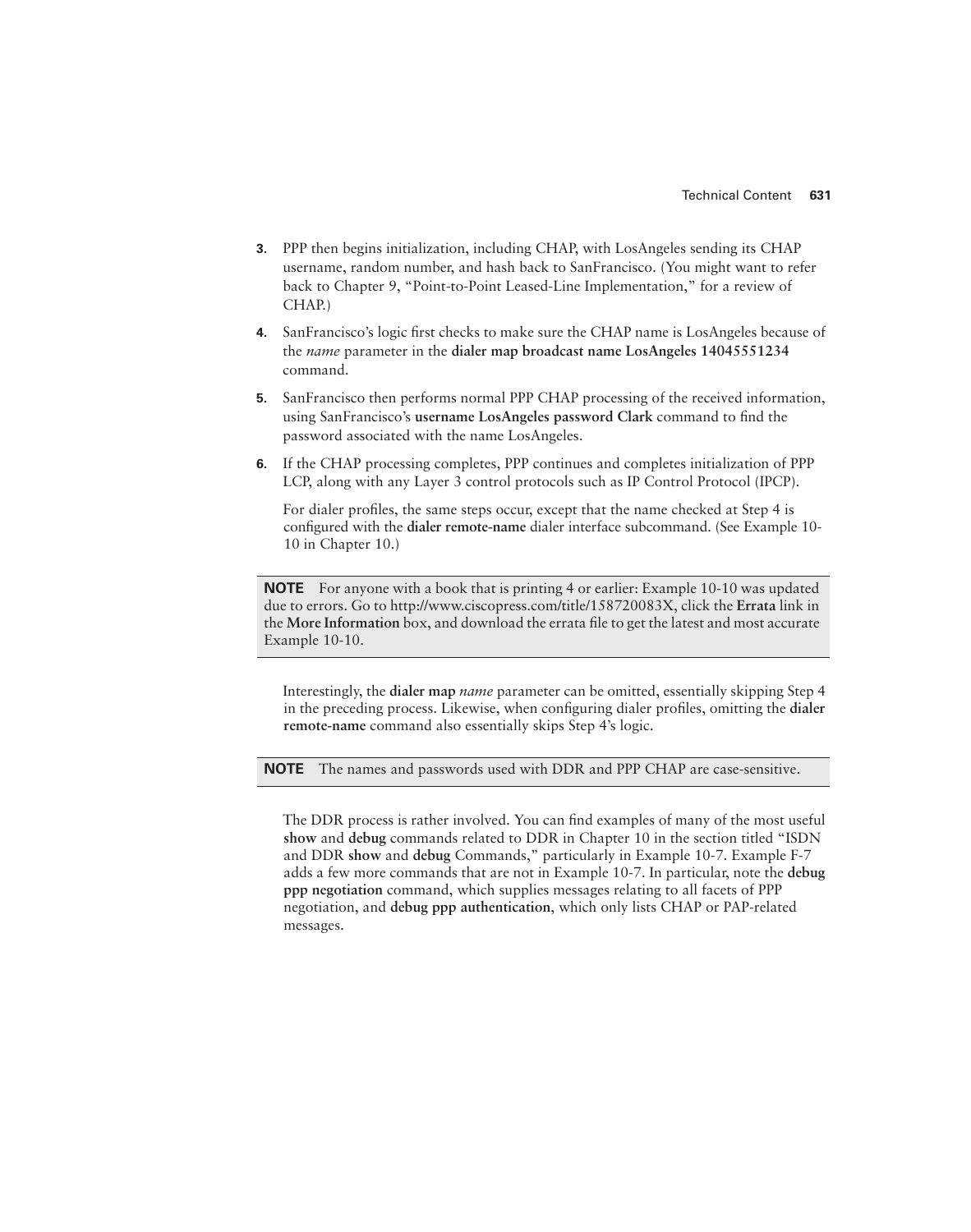Example F-7 follows the same style as Chapter 10's Example 10-7 in that one **debug** is enabled, the dial is made and then taken down, and then the dial is repeated with only the other **debug** setting enabled. By doing so, you can see exactly what messages are generated by each debug.

**Example F-7** *Additional DDR Troubleshooting Commands* 

```
SanFrancisco#debug ppp negotiation
PPP protocol negotiation debugging is on
SanFrancisco#ping 172.16.2.1
Type escape sequence to abort.
Sending 5, 100-byte ICMP Echos to 122.16.2.1, timeout is 2 seconds:
!!!!!!!!!!!!!!!!!!!!!!!!!!!!!!!!!!!!!!!!!!!!!!!!!!!!!!!!!!!!!!!!!!!!!!!!!!!!!!!!!
! Above, a debug is enabled, and the dial trigger with the ping command.
! Below, the debug messages start with PPP, then LCP, then followed by the CHAP
! related messages. Note that challenge and response messages are sent in pairs,
! one for each direction. 
!!!!!!!!!!!!!!!!!!!!!!!!!!!!!!!!!!!!!!!!!!!!!!!!!!!!!!!!!!!!!!!!!!!!!!!!!!!!!!!!!
00:43:05: %LINK-3-UPDOWN: Interface BRI0/0:1, changed state to up
00:43:05: BR0/0:1 PPP: Using dialer call direction
00:43:05: BR0/0:1 PPP: Treating connection as a callout
00:43:05: BR0/0:1 PPP: Phase is ESTABLISHING, Active Open [0 sess, 0 load]
00:43:05: BR0/0:1 LCP: O CONFREQ [Closed] id 5 len 15
00:43:05: BR0/0:1 LCP: AuthProto CHAP (0x0305C22305)
00:43:05: BR0/0:1 LCP: MagicNumber 0x07AD731A (0x050607AD731A).
00:43:07: BR0/0:1 LCP: I CONFREQ [REQsent] id 3 len 15
00:43:07: BR0/0:1 LCP: AuthProto CHAP (0x0305C22305)
00:43:07: BR0/0:1 LCP: MagicNumber 0x0272DFDC (0x05060272DFDC)
00:43:07: BR0/0:1 LCP: O CONFACK [REQsent] id 3 len 15
00:43:07: BR0/0:1 LCP: AuthProto CHAP (0x0305C22305)
00:43:07: BR0/0:1 LCP: MagicNumber 0x0272DFDC (0x05060272DFDC)
00:43:07: BR0/0:1 LCP: TIMEout: State ACKsent
00:43:07: BR0/0:1 LCP: O CONFREQ [ACKsent] id 6 len 15
00:43:07: BR0/0:1 LCP: AuthProto CHAP (0x0305C22305)
00:43:07: BR0/0:1 LCP: MagicNumber 0x07AD731A (0x050607AD731A)
00:43:07: BR0/0:1 LCP: I CONFACK [ACKsent] id 6 len 15
00:43:07: BR0/0:1 LCP: AuthProto CHAP (0x0305C22305)
00:43:07: BR0/0:1 LCP: MagicNumber 0x07AD731A (0x050607AD731A)
00:43:07: BR0/0:1 LCP: State is Open
00:43:07: BR0/0:1 PPP: Phase is AUTHENTICATING, by both [0 sess, 0 load]
00:43:07: BR0/0:1 CHAP: O CHALLENGE id 3 len 28 from "SanFrancisco"
00:43:07: BR0/0:1 CHAP: I CHALLENGE id 3 len 27 from "LosAngeles"
00:43:07: BR0/0:1 CHAP: O RESPONSE id 3 len 28 from "SanFrancisco"
00:43:07: BR0/0:1 CHAP: I SUCCESS id 3 len 4
00:43:07: BR0/0:1 CHAP: I RESPONSE id 3 len 27 from "LosAngeles"
00:43:07: BR0/0:1 CHAP: O SUCCESS id 3 len 4
00:43:07: BR0/0:1 PPP: Phase is UP [0 sess, 0 load]
```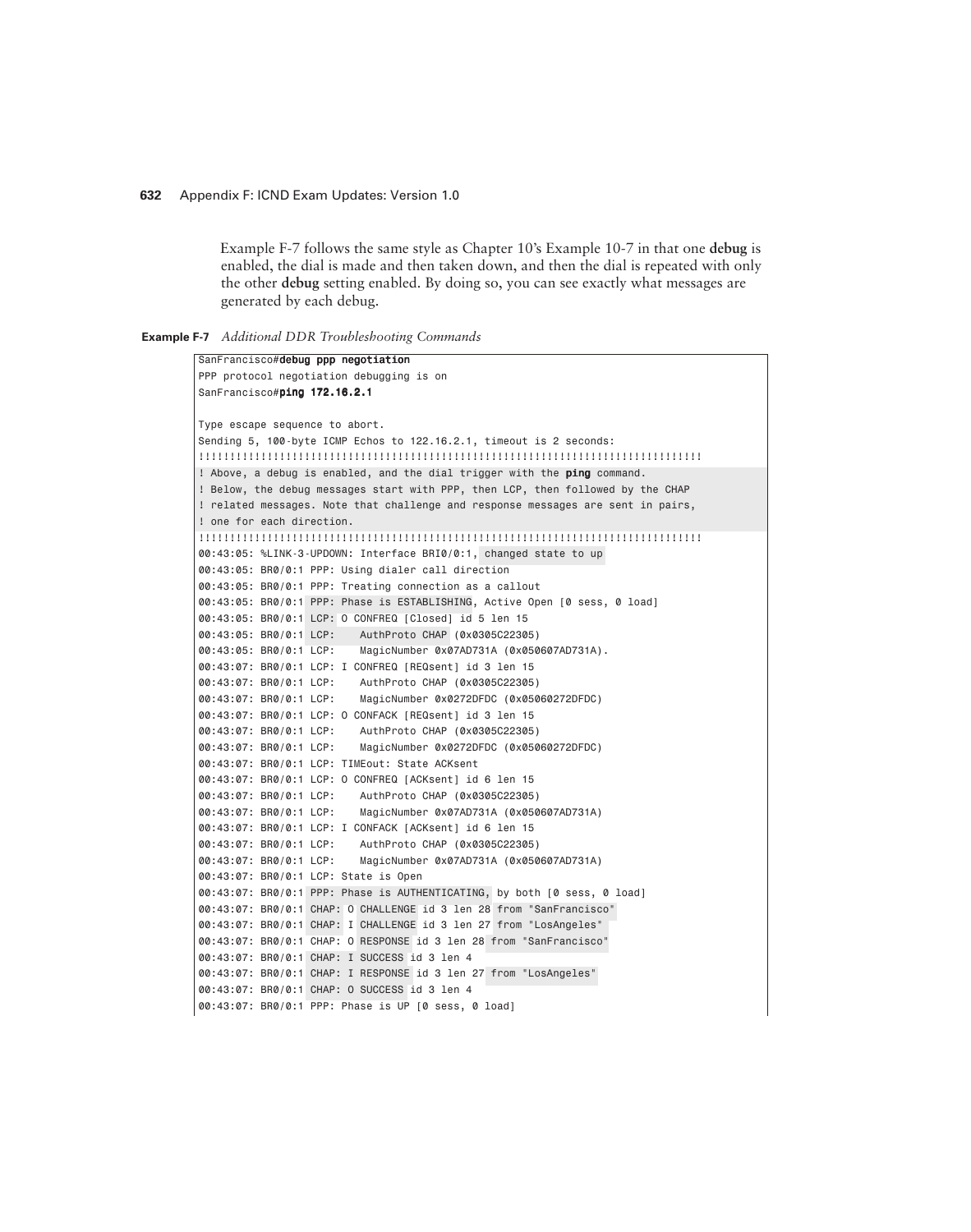```
00:43:07: BR0/0:1 IPCP: O CONFREQ [Closed] id 3 len 10
00:43:07: BR0/0:1 IPCP: Address 172.16.2.2 (0x0306C00A0001)
00:43:07: BR0/0:1 CDPCP: O CONFREQ [Closed] id 3 len 4
00:43:07: BR0/0:1 IPCP: I CONFREQ [REQsent] id 3 len 10
00:43:07: BR0/0:1 IPCP: Address 172.16.2.1 (0x0306C00A0002)
00:43:07: BR0/0:1 IPCP: O CONFACK [REQsent] id 3 len 10
00:43:07: BR0/0:1 IPCP: Address 172.16.2.1 (0x0306C00A0002)
00:43:07: BR0/0:1 CDPCP: I CONFREQ [REQsent] id 3 len 4
00:43:07: BR0/0:1 CDPCP: O CONFACK [REQsent] id 3 len 4
00:43:07: BR0/0:1 IPCP: I CONFACK [ACKsent] id 3 len 10
00:43:07: BR0/0:1 IPCP: Address 172.16.2.1 (0x0306C00A0001)
00:43:07: BR0/0:1 IPCP: State is Open
00:43:07: BR0/0:1 CDPCP: I CONFACK [ACKsent] id 3 len 4
00:43:07: BR0/0:1 CDPCP: State is Open
00:43:07: BR0/0 IPCP: Install route to 172.16.2.1
00:43:08: %LINEPROTO-5-UPDOWN: Line protocol on Interface BRI0/0:1, changed state to up
!!!!!!!!!!!!!!!!!!!!!!!!!!!!!!!!!!!!!!!!!!!!!!!!!!!!!!!!!!!!!!!!!!!!!!!!!!!!!!!!!
! Above, the last two highlighted lines show the completion of higher-layer PPP
! protocols IPCP and CDPCP.
! Below, show dialer interface lists signaling info under "BRI0/0", which is 
! the D channel; the current call under "BRI0/0:1", which is one of the B
! channels; and "BRI0/0:2, which is the other B channel, which is currently idle.
! It also shows the reason why the dial was made. 
!!!!!!!!!!!!!!!!!!!!!!!!!!!!!!!!!!!!!!!!!!!!!!!!!!!!!!!!!!!!!!!!!!!!!!!!!!!!!!!!!
SanFrancisco#show dialer interface bri0/0
BRI0/0 - dialer type = ISDN
Dial String Successes Failures Last DNIS Last status
14045551234 2 0 00:00:07 successful
0 incoming call(s) have been screened.
0 incoming call(s) rejected for callback.
BRI0/0:1 - dialer type = ISDN
Idle timer (150 secs), Fast idle timer (20 secs)
Wait for carrier (30 secs), Re-enable (15 secs)
Dialer state is data link layer up
Dial reason: ip (s=172.16.2.2, d=172.16.2.1)
Time until disconnect 146 secs
Connected to 14045551234 (LosAngeles)
BRI0/0:2 - dialer type = ISDN
Idle timer (150 secs), Fast idle timer (20 secs)
Wait for carrier (30 secs), Re-enable (15 secs)
Dialer state is idle
!!!!!!!!!!!!!!!!!!!!!!!!!!!!!!!!!!!!!!!!!!!!!!!!!!!!!!!!!!!!!!!!!!!!!!!!!!!!!!!!!
\vert ! Next, but not shown, the dial is taken down, and the old debug disabled.
```
**Example F-7** *Additional DDR Troubleshooting Commands (Continued)*

*continues*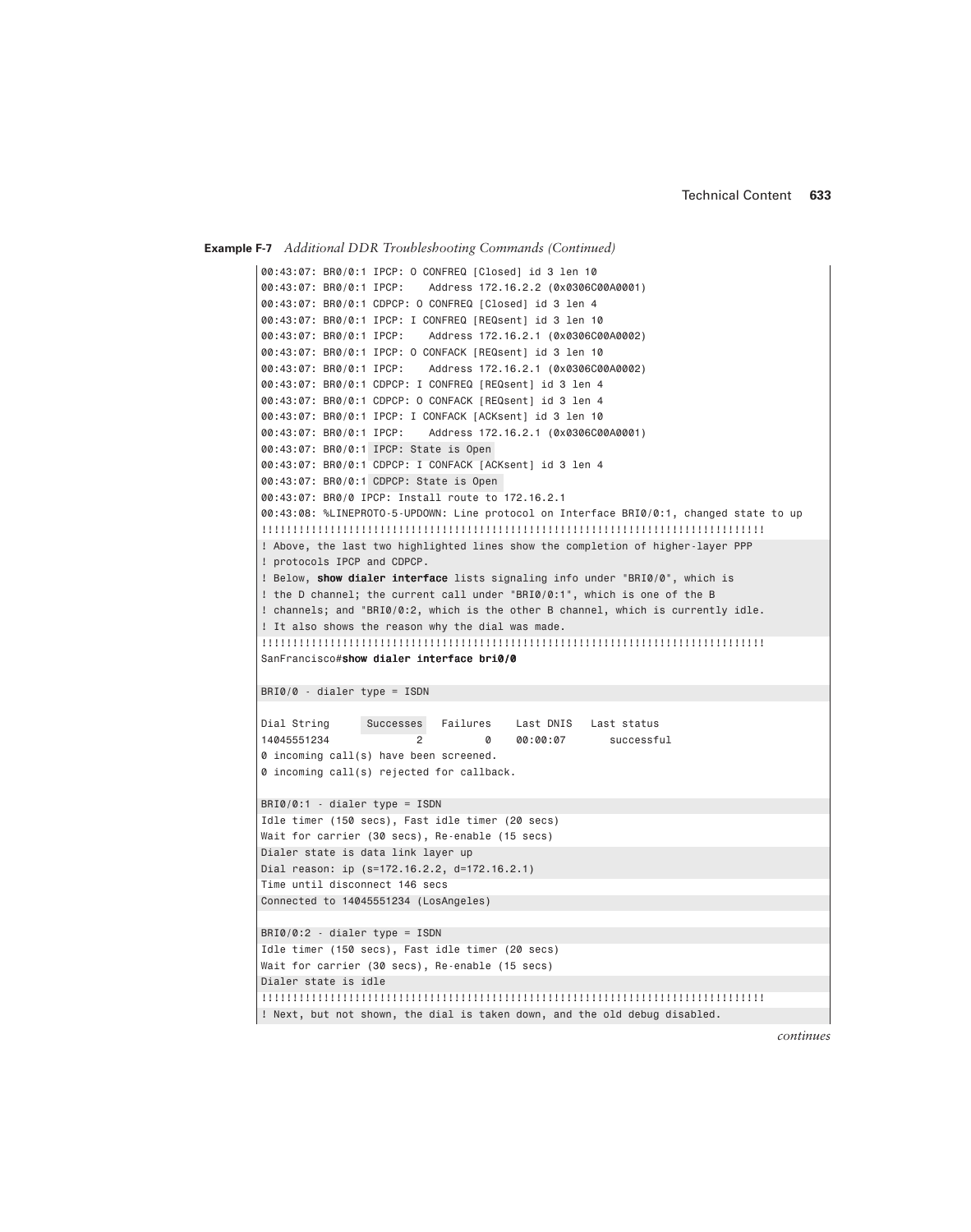**Example F-7** *Additional DDR Troubleshooting Commands (Continued)*

```
! Below, a new debug is enabled, and a new dial triggered. Note that the messages
! are the same ones shown with debug ppp negotiation, but in this case, only
! authentication messages are shown.
!!!!!!!!!!!!!!!!!!!!!!!!!!!!!!!!!!!!!!!!!!!!!!!!!!!!!!!!!!!!!!!!!!!!!!!!!!!!!!!!!
SanFrancisco#debug ppp authentication
PPP authentication debugging is on
SanFrancisco#ping 172.16.2.1
Type escape sequence to abort.
Sending 5, 100-byte ICMP Echos to 172.16.2.1, timeout is 2 seconds:
00:39:33: %LINK-3-UPDOWN: Interface BRI0/0:1, changed state to up
00:39:33: BR0/0:1 PPP: Using dialer call direction
00:39:33: BR0/0:1 PPP: Treating connection as a callout.
00:39:35: BR0/0:1 CHAP: O CHALLENGE id 1 len 28 from "SanFrancisco"
00:39:35: BR0/0:1 AUTH: Started process 0 pid 99
00:39:35: BR0/0:1 CHAP: I CHALLENGE id 1 len 27 from "LosAngeles"
00:39:35: BR0/0:1 CHAP: O RESPONSE id 1 len 28 from "SanFrancisco"
00:39:35: BR0/0:1 CHAP: I SUCCESS id 1 len 4
00:39:35: BR0/0:1 CHAP: I RESPONSE id 1 len 27 from "LosAngeles"
00:39:35: BR0/0:1 CHAP: O SUCCESS id 1 len 4.
```
# **Clarifications on Frame Relay Local and Global DLCI Addressing (Chapter 11)**

Chapter 11, "Frame Relay," explains the fact that data-link connection identifiers (DLCIs) are locally significant. In other words, DLCIs have meaning only on the local access link between a router (Frame Relay DTE) and the Frame Relay switch (Frame Relay DCE) to which it connects. However, some Frame Relay providers assign DLCIs such that you can think of them as global values, more like LAN MAC addresses. These details are described in the section "DLCI Addressing Details," in Chapter 11.

When taking the Cisco exams, if a figure for a question shows three or more routers, you should be able to easily decide whether the figure implies local or global DLCI values. For instance, Figure 11-10 (in Chapter 11) shows a main site with four permanent virtual circuits (PVCs), one to each remote site. However, only one DLCI is shown beside the main site router, implying the use of global addressing. If local DLCIs were used, the figure would need to show a DLCI per PVC beside the main site router. Figure 11-7 depicts how local DLCIs are typically shown, with a DLCI beside each PVC.

In cases where a figure for a question shows only two routers, the figure might not imply whether local or global DLCI addressing is used. In those cases, look for clues in the question, answers, and any configuration. The best clues relate to the following fact:

On any given router, only local DLCI values are in the configuration or **show** commands.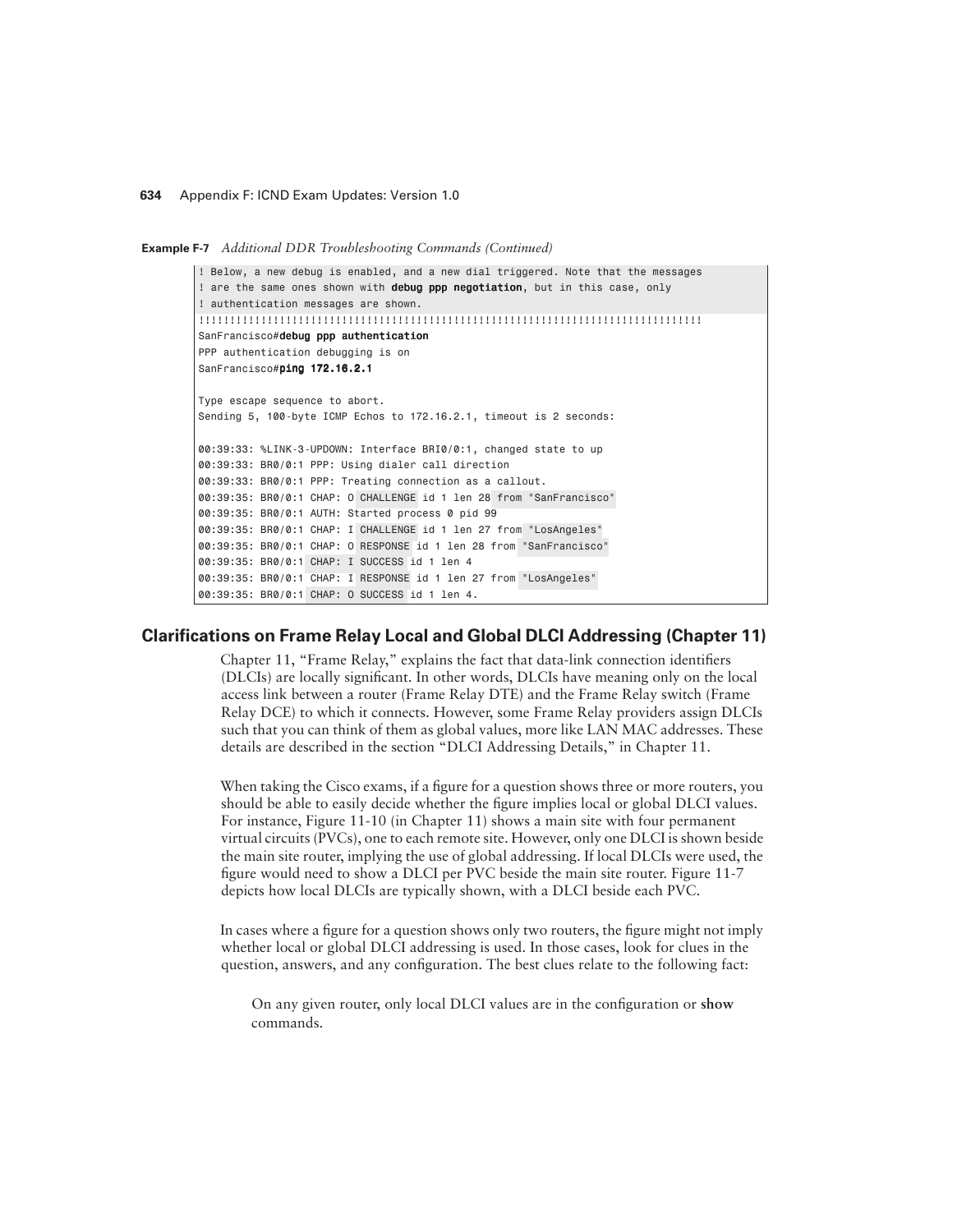For instance, from Chapter 11, Figure 11-19 shows global DLCIs, with DLCI 51 beside the Atlanta router. However, the **frame-relay interface-dlci** commands in Example 11-8 and the Atlanta **show** commands in Example 11-12 list DLCIs 52, 53, and 54. Although Figure 11-19 makes it obvious that global addressing is used, even if only two routers had been shown, the **show** commands and configuration commands could have helped identify the correct DLCIs to use.

# **Frame Relay FECN and BECN (Chapter 11)**

If a router has a T1 Frame Relay access link, but only a 128-kbps committed information rate (CIR), the router can send a lot more data into the Frame Relay network than the business contract with the Frame Relay provider allows. The Frame Relay provider can forward traffic beyond the 128-kbps CIR rate, but they guarantee to forward an average of only 128 kbps. So, IOS includes a feature called *Traffic Shaping*, which enables a router to send some packets, wait, send more, wait again, and so on, so that the average sending rate is slower than the actual clock rate of the interface. For instance, with a T1 access link and a 128-kbps CIR, Traffic Shaping could be defined to only send an average of 256 kbps over time. The idea is that the Frame Relay provider will probably discard a lot of traffic if the router averages sending data at close to T1 speed, but maybe the provider will not discard any traffic if the average rate is only 256 kbps.

You can set Traffic Shaping to use a single speed, or to adapt and range between two speed settings. When configured to adapt between two speeds, if the network is not congested, the higher speed is used; when the network is congested, the router adapts so that it shapes using the lower rate.

To adapt the shaping rates, the routers need a way to know whether congestion is occurring—and that's where Forward Explicit Correction Notification (FECN) and Backward Explicit Correction Notification (BECN) are used. Figure F-2 shows the basic use of the FECN and BECN bits.



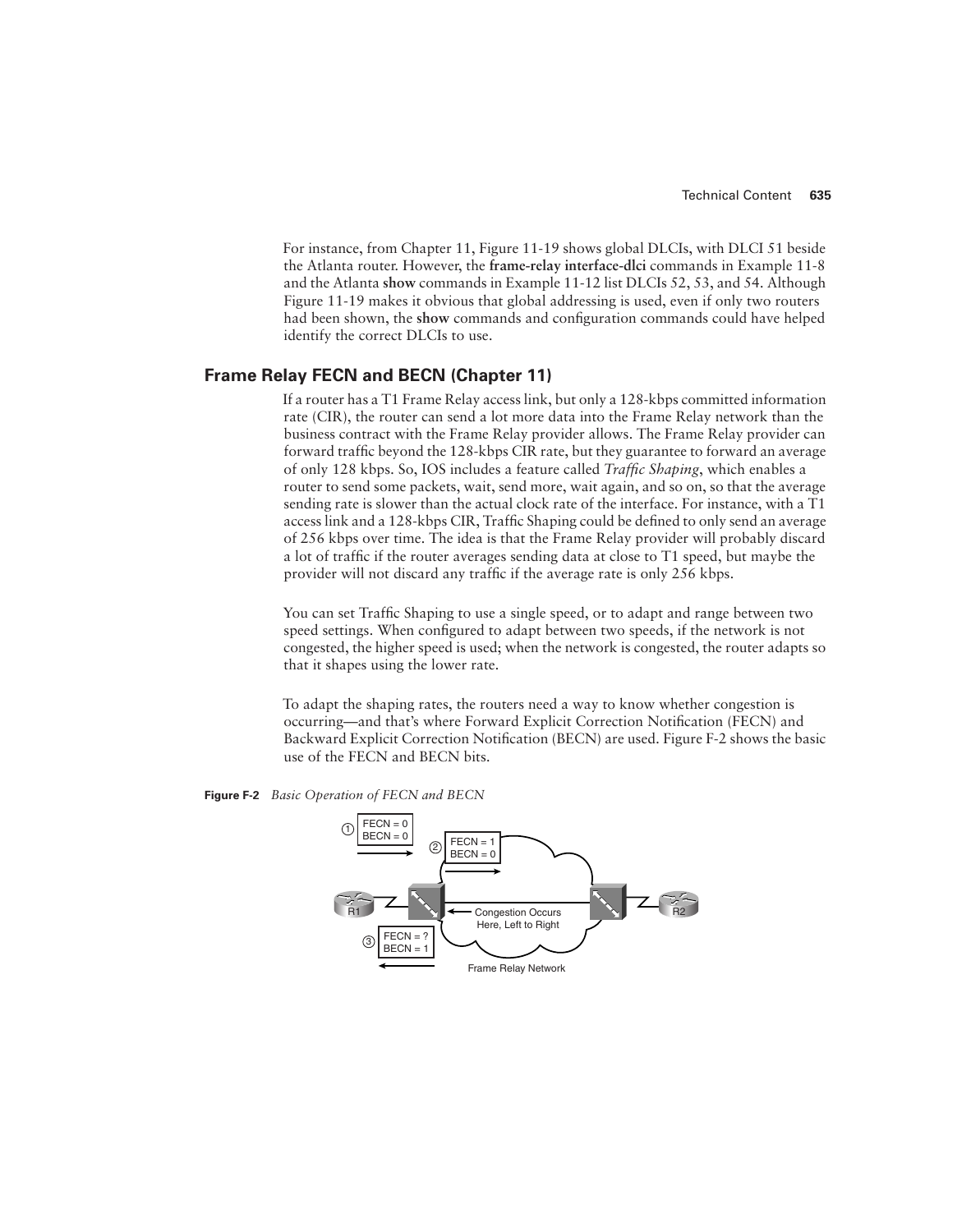FECN and BECN are bits in the Frame Relay header. At any point—either in a router or inside the Frame Relay cloud—a device can set the FECN bit, meaning that this frame itself has experienced congestion. In other words, there is congestion in the forward direction of that frame. In Figure F-2, at Step 1, the router sends a frame, with FECN=0. The Frame Relay switch notices congestion, and sets FECN=1 at Step 2.

The goal of the whole process, however, is to get the sending router—R1 in this figure to slow down. So, knowing that it set FECN in a frame at step 2 in the figure, the Frame Relay switch *can* set the BECN bit in the next frame going back to R1 on that virtual circuit (VC), shown as Step 3 in the figure. The BECN tells R1 that congestion occurred in the direction opposite, or backward, from the direction of the frame—in other words, that congestion occurred for the frame sent by R1 to R2. R1 can then choose to slow down (or not), depending on how Traffic Shaping is configured.

# **Interface Status (Various Chapters)**

Several IOS commands, most notably the **show interfaces** command, supply two words or phrases to identify whether an interface is working. To be functional, the command output must list "up and up." This short section covers a few scenarios that affect the settings of these two indicators.

Although not always true, the first word or phrase typically refers to the OSI Layer 1 status, with the second word or phrase referring to the Layer 2 status. For instance, the first indicator would list "down" when

- There is no cable installed.
- The other end of the cable is not connected to anything else.
- The other end of the cable is installed, but the interface on the other devices is administratively disabled—for example, a router could be cabled to the switch, but the switch might have a **shutdown** command on that interface.
- For a serial link, the CSU/DSU might be installed and configured, but the link from the phone company might be down.

The first indicator can be "up," but the second indicator might be "down," under several conditions, including the following:

- Mismatched configuration for the Data Link protocol. (For instance, for a router and switch using Ethernet, one might have been configured for ISL trunking, whereas the other had not.)
- For a serial link, one end might be configured for Frame Relay, the other defaulting to HDLC.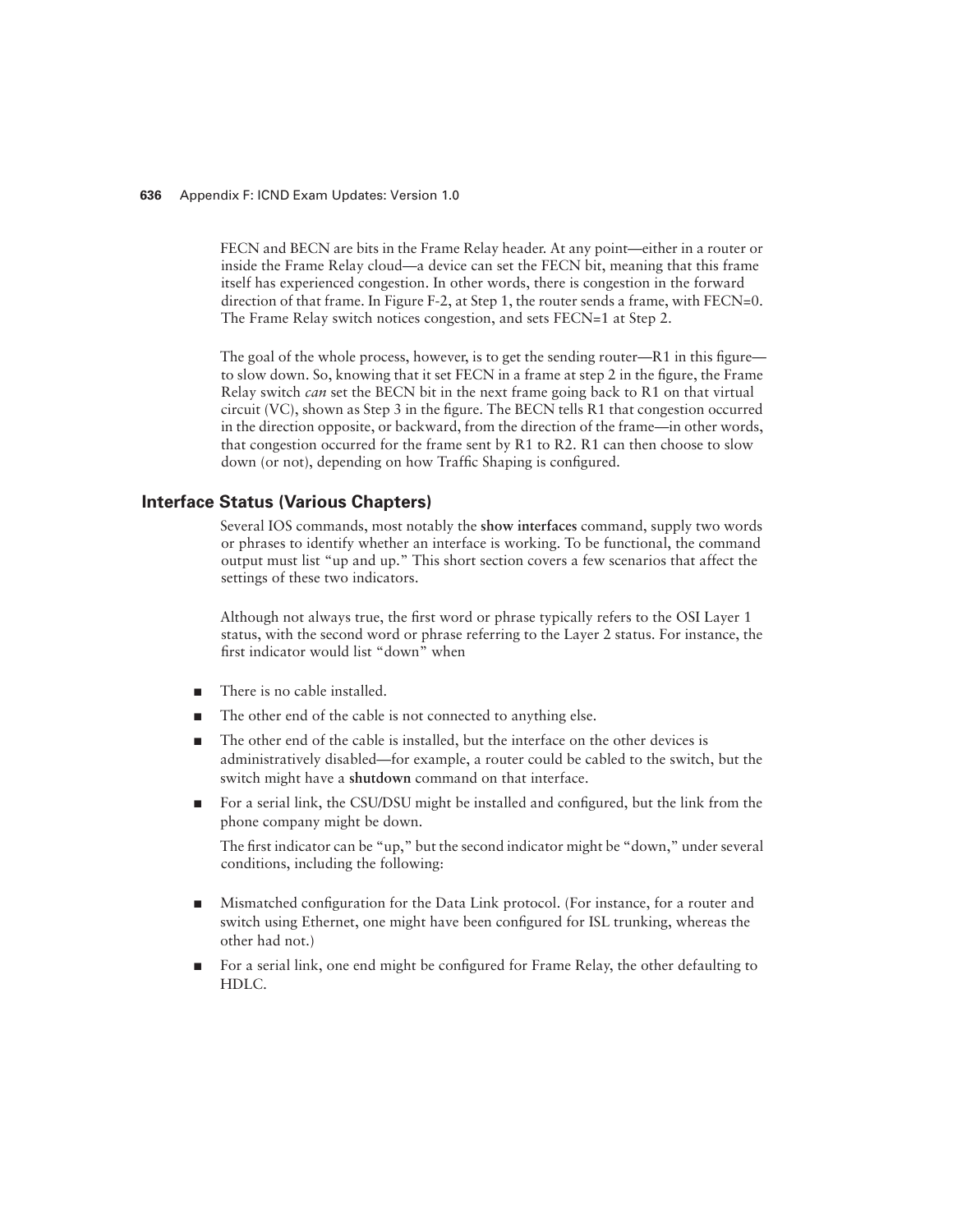- For point-to-point serial links created with a DCE and DTE cable, a missing **clock rate** command on the DCE side.
- For Frame Relay, the access link might be up, but the Frame Relay switch and router might be using different LMI protocols.
- For PPP, CHAP authentication failure, which causes PPP LCP to fail.
- Anything that causes a router to cease to hear keepalive messages on the link.

# **The Configuration Register and the Boot Sequence (Chapter 7 of the** *CCNA INTRO Exam Certification Guide***)**

For those who have the *CCNA ICND Exam Certification Guide* but not the *CCNA INTRO Exam Certification Guide*, this section contains a short description of the configuration register and boot process of routers. The following text is derived from the *CCNA INTRO Exam Certification Guide*, Chapter 7.

The *configuration register* is a 16-bit software register in a router, and its value is set using the **config-register** global configuration command. This register tells the router at boot time whether to use a full-featured IOS, ROMMON (a rudimentary small OS with no IP routing function), or RXBOOT (a limited-feature IOS with some IP capabilities). In fact, only the low-order 4 bits of the configuration register direct the router as to what IOS to load; because of that, the last 4 bits are together called the *boot field* of the configuration register. If the boot field is hex 0, ROMMON is loaded. If the boot field is hex 1, RXBOOT mode is used. For anything else, the router attempts to load a fullfeatured IOS.

Other configuration register bits are interesting as well. (The configuration register's bits are numbered right to left, 0 through 15, so bit 0 is on the right when viewed in Cisco documents.) You can set the speed of the console port to a speed other than the default of 9600 bps. Also, with a value of 0x2142, bit 6 is set—which tells the router to ignore the startup-config file in NVRAM upon next reboot. Ignoring the startup-config file is a key part of the password-recovery process. (For more information on password recovery, go to Cisco.com and search on "password"; typically the first URL listed contains password recovery procedures.) You can also browse to the URL http:// www.cisco.com/warp/customer/474/. Note that these web pages require a valid login.

At boot time, assuming the boot field of the configuration register is not a hex 0 or 1, the router will attempt to load a fully functional IOS image. To pick the IOS to load, the router then looks for **boot system** configuration commands in the startup configuration